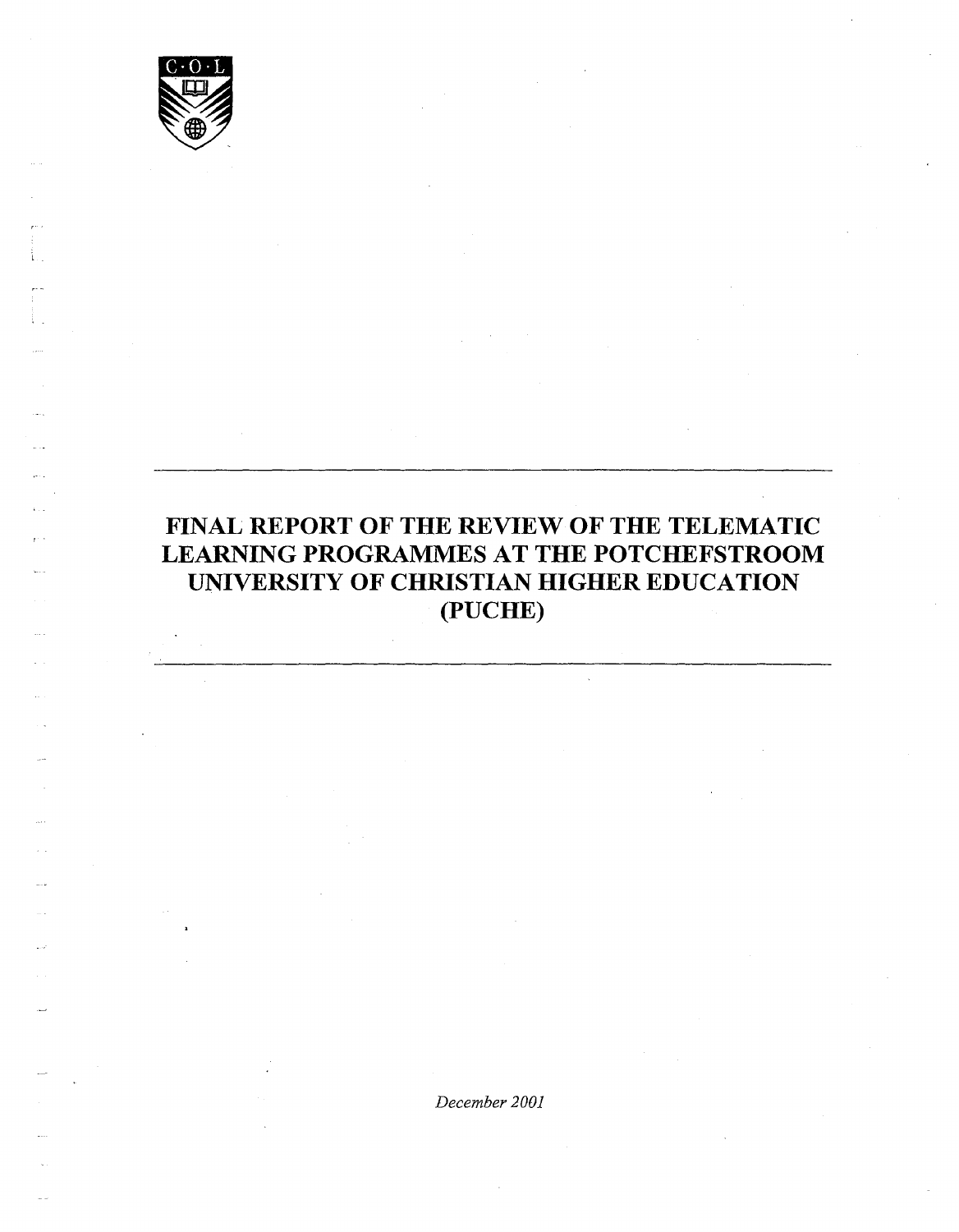# **CONTENTS**

| The use of technology supported learning approaches at Potchefstroom University for  |  |
|--------------------------------------------------------------------------------------|--|
|                                                                                      |  |
| Moving to a flexible learning approach: a necessary change in emphasis 4             |  |
| Objectives of using Telematic Learning Systems technology                            |  |
|                                                                                      |  |
|                                                                                      |  |
|                                                                                      |  |
|                                                                                      |  |
|                                                                                      |  |
|                                                                                      |  |
|                                                                                      |  |
| Planning for the Use of Learning Technologies in a Flexible Learning Environment  14 |  |
|                                                                                      |  |
|                                                                                      |  |
|                                                                                      |  |
|                                                                                      |  |
|                                                                                      |  |
|                                                                                      |  |
|                                                                                      |  |
|                                                                                      |  |
|                                                                                      |  |
|                                                                                      |  |
|                                                                                      |  |
|                                                                                      |  |
|                                                                                      |  |
|                                                                                      |  |
|                                                                                      |  |
|                                                                                      |  |
|                                                                                      |  |
|                                                                                      |  |
|                                                                                      |  |
|                                                                                      |  |
|                                                                                      |  |
|                                                                                      |  |
|                                                                                      |  |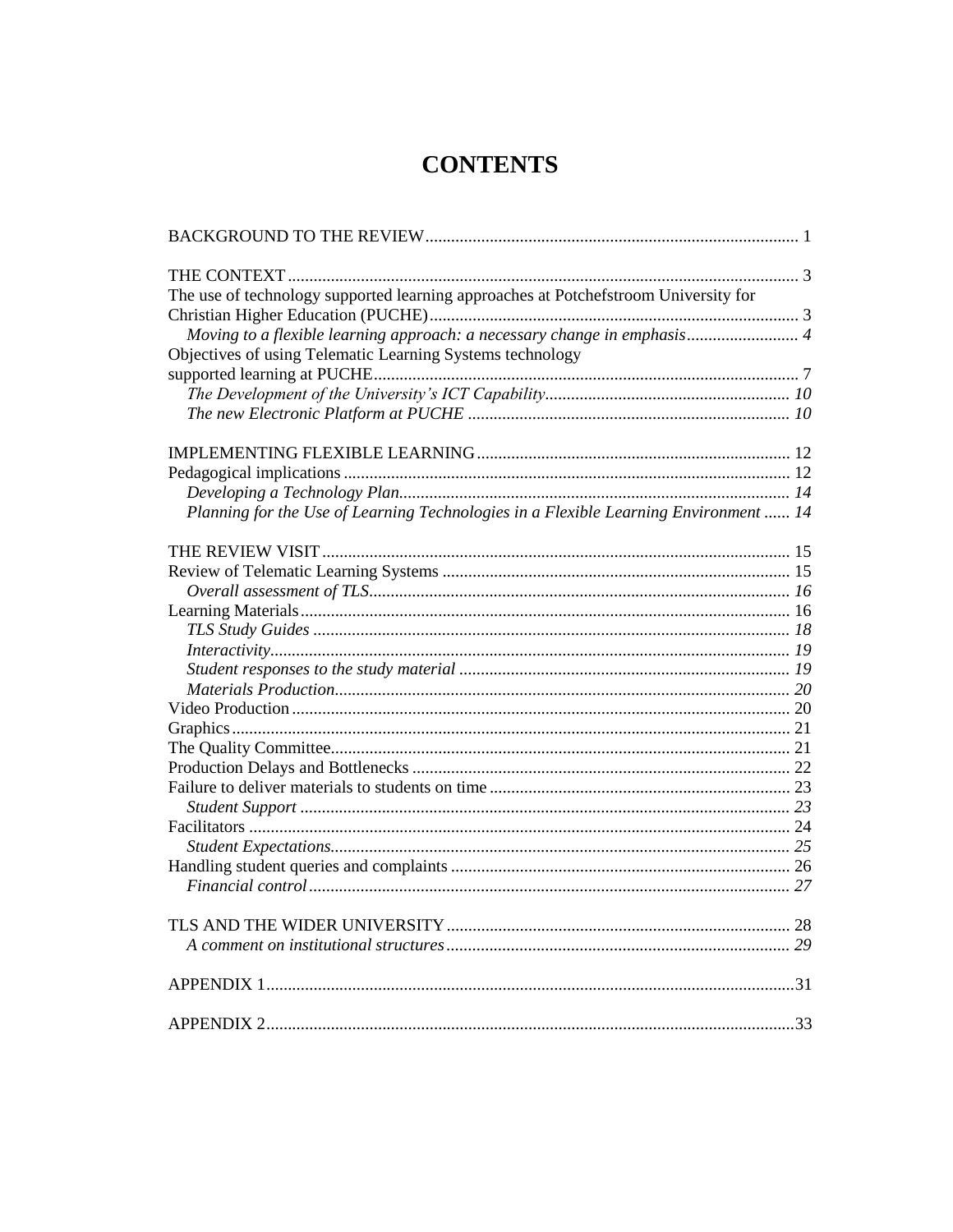## **FINAL REPORT OF THE REVIEW OF THE TELEMATIC LEARNING PROGRAMMES AT THE POTCHEFSTROOM UNIVERSITY OF CHRISTIAN HIGHER EDUCATION (PUCHE)**

## <span id="page-2-0"></span>**BACKGROUND TO THE REVIEW**

- 1. In August 2001, on recommendation from Sir John Daniel, Assistant Director General (Education) at UNESCO and former Vice-Chancellor of the UK Open University, the Commonwealth of Learning (COL) situated in Vancouver, Canada was requested by the Chief Director of Telematic Learning Systems (TLS) of the Potchefstroom University for Christian Higher Education (PUCHE), South Africa, to establish a Panel of international experts in the field of technology-mediated distance and flexible education to undertake a review of the Telematic Learning Programmes<sup>1</sup> offered by the University.
- 2. COL has been invited by PUCHE to undertake a review of its Telematic Learning Programmes in order:

a. To provide an opportunity for PUCHE to demonstrate to internal and external stakeholders that it is meeting national needs and international standards for good practice in the development and delivery of courses and programmes through supported distance learning;

b. To promote continuous quality improvement in the Telematic Learning Programmes at PUCHE through participation in a process of peer review with international and local experts in the field and by the provision to the university of a detailed report giving advice and recommendations for future development and improvement.

 $<sup>1</sup>$  Telematic Learning Programmes are offered to students on and off campus (TLS Contact students) at</sup> 52 study centres where students (83% of the students of TLS) meet regularly under the guidance of a facilitator. A second group (TLS Distance students) live too far to attend these sessions and receive their support directly from the university (17% of TLS students). See table 1 to get a full picture of the distribution of all the students of the PUCHE.

| --------                         |                |               |                   |  |  |
|----------------------------------|----------------|---------------|-------------------|--|--|
| <b>Educational approaches</b>    | FTE (enroll)   | $\frac{6}{9}$ | <b>SUMMARY</b>    |  |  |
| Contact (Potch and Vaaltriangle) | 9289.66        | 68%           |                   |  |  |
| <b>TLS</b> Contact               | 2293.36        | 17%           | Contact = $85\%$  |  |  |
| <b>TLS Distance</b>              | 463.14         | 3%            |                   |  |  |
| Theology Distance                | 174.74         | 1%            |                   |  |  |
| <b>Education Distance</b>        | 1517.23        | 11%           | Distance $= 15\%$ |  |  |
| <b>Total</b>                     | 13738.13       | 100%          | 100%              |  |  |
|                                  |                |               |                   |  |  |
| <b>Other Education</b>           | $+/- 2668.92*$ |               | 119.4%            |  |  |

Table 1: Educational Approaches

\*Headcount of other students in education: 9237.

 $\overline{a}$ 

Factor used to convert headcount students to FTE enrolment  $= x 0.2878$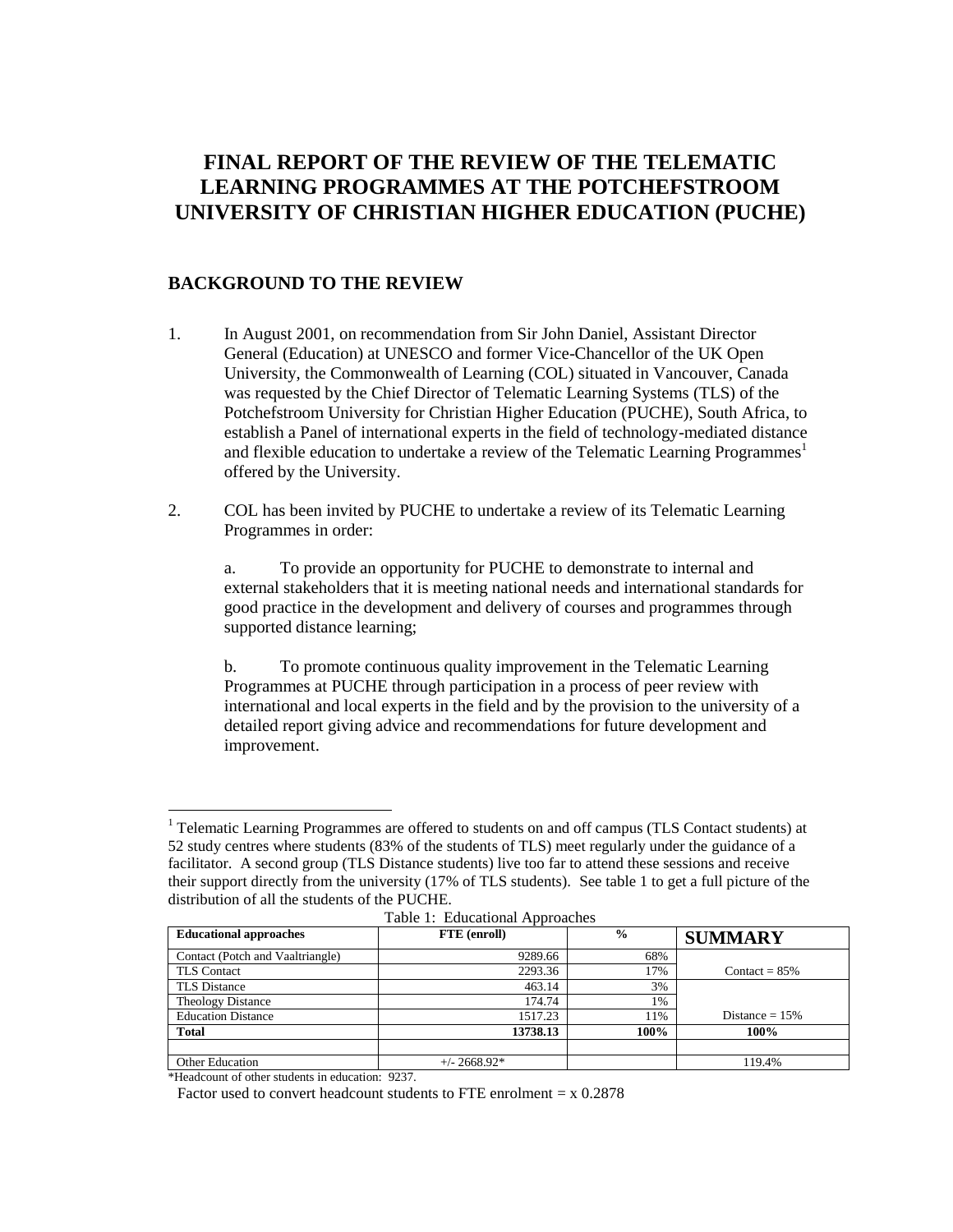The University regarded the review as urgent in view its intention to embark with effect from 2002 on the phased introduction of a new outcomes-based, learnercentred approach, and the review of distance education offered by the contact institutions now underway in South Africa. In particular the University hoped that the review would demonstrate to internal and external stakeholders that the TLS programmes, designed mainly to deliver technology-supported contact education to students living at a distance from the main campus, were both contributing successfully to national educational and training needs, and conforming to international standards in the development and delivery of technology-supported learning programmes at programme and individual module level.

3. COL convened a Panel (see Box 1) under the Chairmanship of Professor Greville Rumble and the visit dates were confirmed for October 22-26, 2001. In preparation for the Panel visit, TLS provided COL with a self-evaluation document and supporting data. The Panel responded with a list of further questions on the basis of a preliminary study of the documentation received.

| <b>Box 1: The Panel Membership</b>     |                                                                                                                      |  |  |
|----------------------------------------|----------------------------------------------------------------------------------------------------------------------|--|--|
| Professor Greville Rumble, PhD (Chair) | Independent consultant, formerly<br>Professor of Distance Education<br>Management at the UK Open<br>University.      |  |  |
| Ms Andrea Hope (Secretary)             | <b>Education Specialist</b> , Higher<br>Education, Commonwealth of<br>Learning, Vancouver, Canada.                   |  |  |
| Dr Robert Thelkeld                     | Independent consultant, formerly Dean<br>of Learning and Technology,<br>California State University, USA.            |  |  |
| Mrs Jannette Kirkwood                  | Head, Unit Team Services / Operations<br>Manager <i>USQOnline</i> , University of<br>Southern Queensland, Australia. |  |  |
| Dr R. Cassius Lubisi                   | School of Education, Training and<br>Development, University of Natal,<br>RSA.                                       |  |  |

- 4. The timetable of the visit is attached at Appendix 1. The schedule enabled Panel members to interview representatives of all of the key stakeholders in TLS including students of study centres on and off the campus, facilitators, central academic staff, and the senior management of the University.
- 5. Despite the disruptive effect of having a four-person Panel in the unit for a whole week, the staff of TLS Unit were always helpful and courteous to the Panel, and all additional documentation was provided without hesitation. The Panel wishes to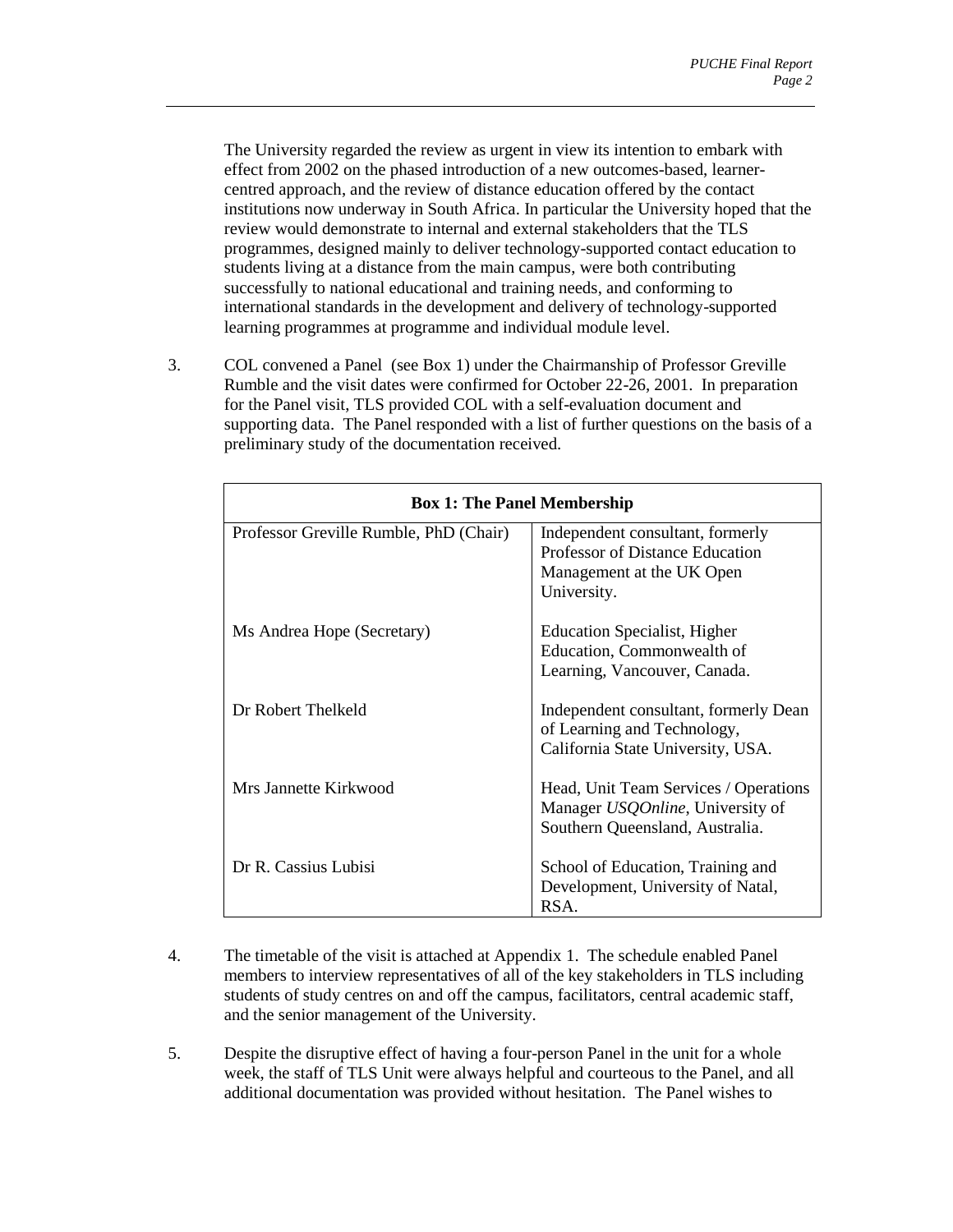record its appreciation to the staff of the Unit, and to the University as a whole, for their unfailing help and cooperation in this regard.

- 6. The report which follows summarises the Panel's findings during the visit and includes recommendations for the University and for TLS in respect of the future development of technology supported learning at PUCHE. We have structured the report as follows:
	- A discussion of **the context** within which TLS operates, including the use of technology supported learning approaches at PUCHE (paras. 7-11), the desirability of making the transition from a dual-mode to a flexible learning approach (paras. 12-21), the aims/objectives of using technology supported learning (paras. 22-27), and the development of an ICT capability at the University (paras. 28-43).
	- A discussion of the implementation of flexible learning including the pedagogical implications of moving towards flexible learning (paras. 44-51), the need for a coordinated technology plan (para. 52) and the need to plan the implementation of flexible learning strategies across the University's academic programmes (paras. 53-58).
	- The Panel's report on the TLS Unit (paras. 59-116).
	- A comment on the relationship between the TLS unit and the wider University (paras. 117-130).

## <span id="page-4-0"></span>**THE CONTEXT**

 $\overline{a}$ 

## <span id="page-4-1"></span>**The use of technology supported learning approaches at Potchefstroom University for Christian Higher Education (PUCHE)**

- 7. PUCHE took the decision to develop a technology-supported extension programme in 1995. As with many such initiatives within campus-based university environments, the initial steps were taken by a particular faculty, and PUCHE gained the distinction of offering the first national BBA degree in  $1995^2$ . The BBA was offered through the TLS mode – with English as the language of presentation. Following this, other faculties rapidly saw the benefits of developing for delivery technology supported contact programmes for delivery at study centres located at some distance from PUCHE's two main campuses. At the time of our visit in October 2001, 13 programmes were being delivered using the TLS approach. All are approved as official programmes and qualifications by the Department of Education of the Government of South Africa.
- 8. In our discussions with the University's authorities (Rector, Vice-Rectors, and Rector-elect), faculty authorities (Deans), academic and administrative staff, we found universal support for the technology supported learning programme at PUCHE. Everyone saw the programme as an important part of the University's

 $2$  The development of the BBA was done in collaboration with California State University.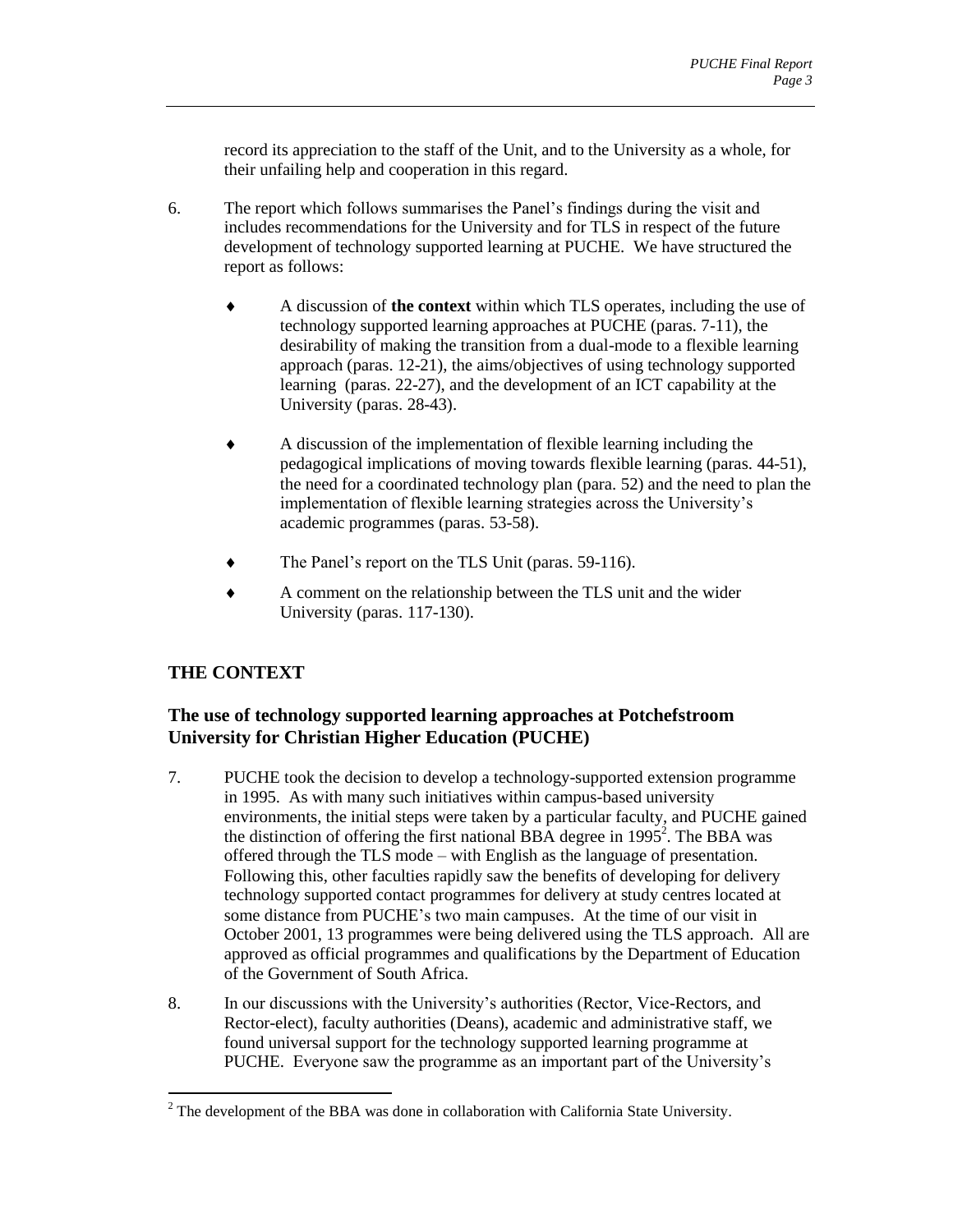overall mission. There was a widespread understanding of what we refer to as the extrinsic reasons for undertaking new modes of delivery – that is, those reasons appertaining to a University's outreach and access functions.

- 9. Although some documents available to the Panel show that the University is seriously considering the implementation of flexible learning approaches on campus<sup>3</sup>, we found less overt understanding among the people we spoke to of the intrinsic reasons why a modern university should adopt a technology-based approach to teaching. By this, we mean the effect that the application of technology-based teaching approaches can have on pedagogy and learning.
- 10. When PUCHE originally launched its Telematic Learning Systems in 1996, it understood that this implied a transition into a 'dual-mode university', delivering on the one hand traditional contact-based programmes on campus, and on the other hand technology-supported contact learning programmes at the study centres (learning centres) remote from its two campuses. In essence, it would continue to teach students on-campus using traditional approaches, while using a range of technologies to carry media (print, audio, video, etc.) and support that enabled the University to reach out to an off-campus clientele. In this way it would be able to participate in the transformation of Higher Education in South Africa embarked upon in the mid-1990s, by contributing to the need for mass education, the promotion of lifelong learning and, improved access to university education to ensure that the student body reflects the demographic realities of the broader society, and by offering programmes that are responsive to social needs and the development of social responsibility.
- 11. In developing its dual -mode approach, PUCHE was following a path that many universities throughout the world took in the last quarter of the twentieth century.

#### <span id="page-5-0"></span>**Moving to a flexible learning approach: a necessary change in emphasis**

- 12. The dominant model of the university has been and in some jurisdictions remains the traditional classroom-based model – although the significance of this model can be overstated: students at the higher education level have *always* been expected to do a great deal of their study on their own (i.e. independent learning) using the libraries of their institutions (i.e. resource-based learning) to 'read' for a degree.
- 13. In the latter years of the nineteenth century, however, universities (notably the land grant universities) in the USA (followed by those in Canada and Australia) began to use correspondence methods to reach out to students who were unable to attend campus-based classes. Many of these programmes were designed in such a way that direct physical contact between the student and the teacher was minimised (i.e. the programmes were offered at a distance), but others encouraged varying degrees of contact at local study centres, thus maintaining contact as a significant part of the overall provision<sup>4</sup>, while using the learning materials as a means of overcoming the

 $\overline{a}$ 

<sup>&</sup>lt;sup>3</sup> Potchefstroom University, Strategy and business plan for implementing the virtual aspects of flexible learning at PU vir CHO, March 2000.

<sup>&</sup>lt;sup>4</sup> This has of course been the case at PUCHE where, for the vast majority of the students served by TLS, contact has remained a major element of the services provided students. Indeed, the University's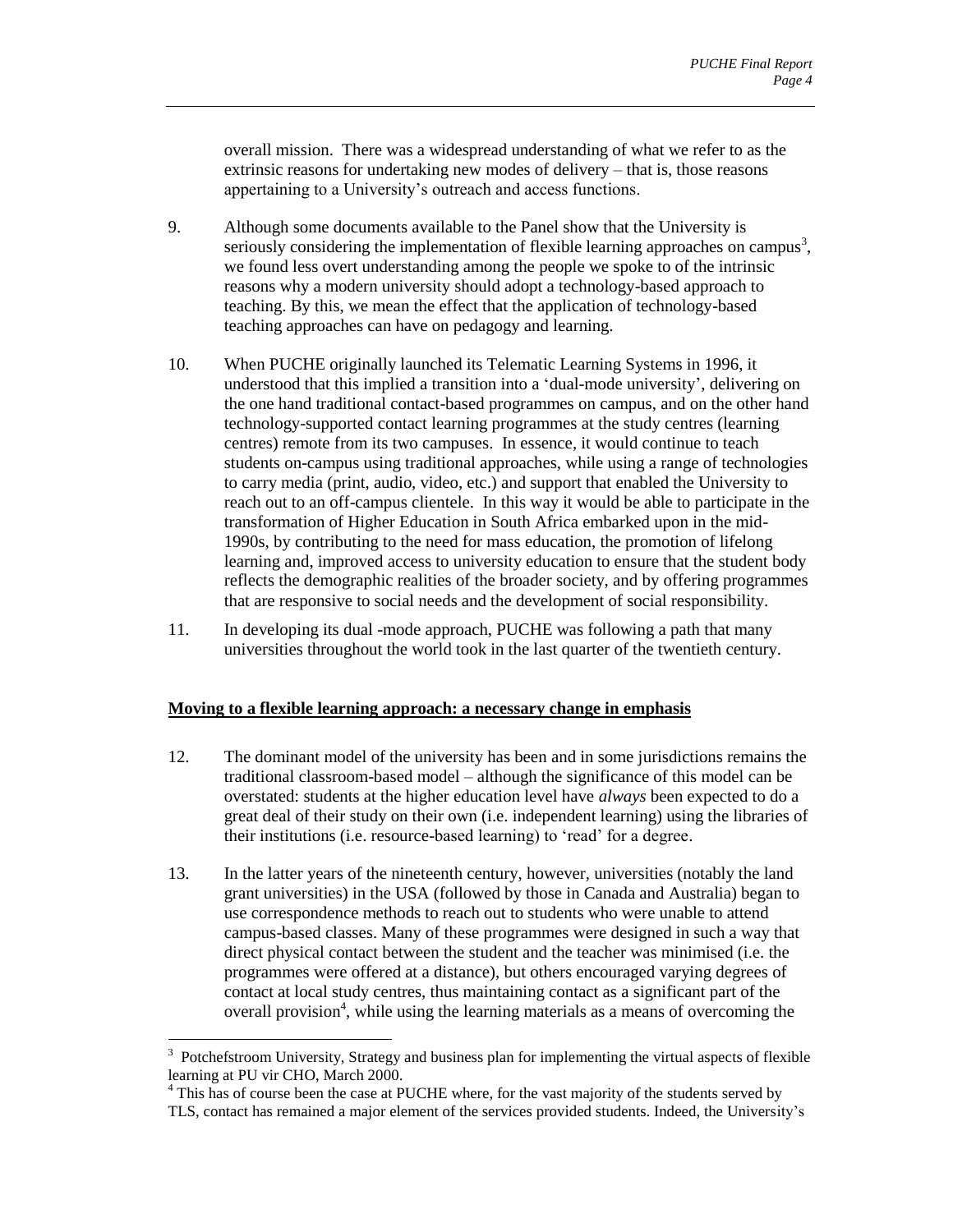disadvantage suffered by remote students because of their inability to visit the library on campus.

- 14. This model of the university, as it had developed within so-called 'dual-mode universities' by the 1970s and 1980s, nevertheless implied a separation between the on- and off-campus wings of a university. However, this separation became increasingly unrealistic as universities adopted flexible learning approaches (sometimes sourced from outside the campus) aimed at (a) improving the teachinglearning system through a greater emphasis on the student's own responsibility to manage his or her learning, and (b) achieving efficiencies. With the development of e-education and the wired campus, there has also been a behavioural change on the part of students, who expect their university teachers to make their course materials (module outlines, notes, readings, exercises, etc.) available on the Intranet. This in turn has encouraged students to study more on their own, at a time convenient to them, and also to expect to be able to study irrespective of where they live, accessing the campus network from remote terminals through the Internet. In effect, we are seeing the merging of distance and on-campus methodologies into a unified approach in which all students make use of learning materials and resources to study increasingly independently and more effectively within a flexible learning environment.
- 15. The development of flexible learning on campus is driven in part (as suggested in the previous paragraph) by student demand for 'convenience education', and in part by universities' needs to drive down costs and release valuable academic staff time for other purposes. The latter is achieved largely by replacing the lecture with resourcebased learning and supported independent study (in other words, with flexible learning). In the process universities adopting flexible learning approaches find that some of their students wish to study even more independently, at a distance from the campus. Universities also see opportunities to use the materials to serve the needs of those who can not attend campuses or study centres, and they are encouraged to do this because failure to do so means that they are not maximising the use of the learning resources that have been created for on-campus use. Any such failure involves a sub-optimization of the investment that has been made in flexible learning.
- 16. In such circumstances the concept of the dual-mode university, implying that what happens off-campus is somehow separable from what happens on-campus, both pedagogically and in terms of the modalities of teaching-learning, evaporates. In a very real sense the whole of the University becomes 'distancised' – using both media (print, audio, video) and concepts of independent or autonomous learning that were first used within a distance education context.
- 17. Of course, in the post-1990s context of emergent e-education, there are very real differences as universities begin to exploit the potential of on-line education. The media once carried by a range of separate technologies (text in books and study guides and on teletext, audio through audio-cassettes and radio, etc.) are now increasingly carried on a unified platform, the Personal Computer (PC), that is itself capable of doing much more by virtue of its power to store, calculate, simulate,

description of these students as 'TLS contact students' accurately describes their position as technology-supported contact learners.

 $\overline{a}$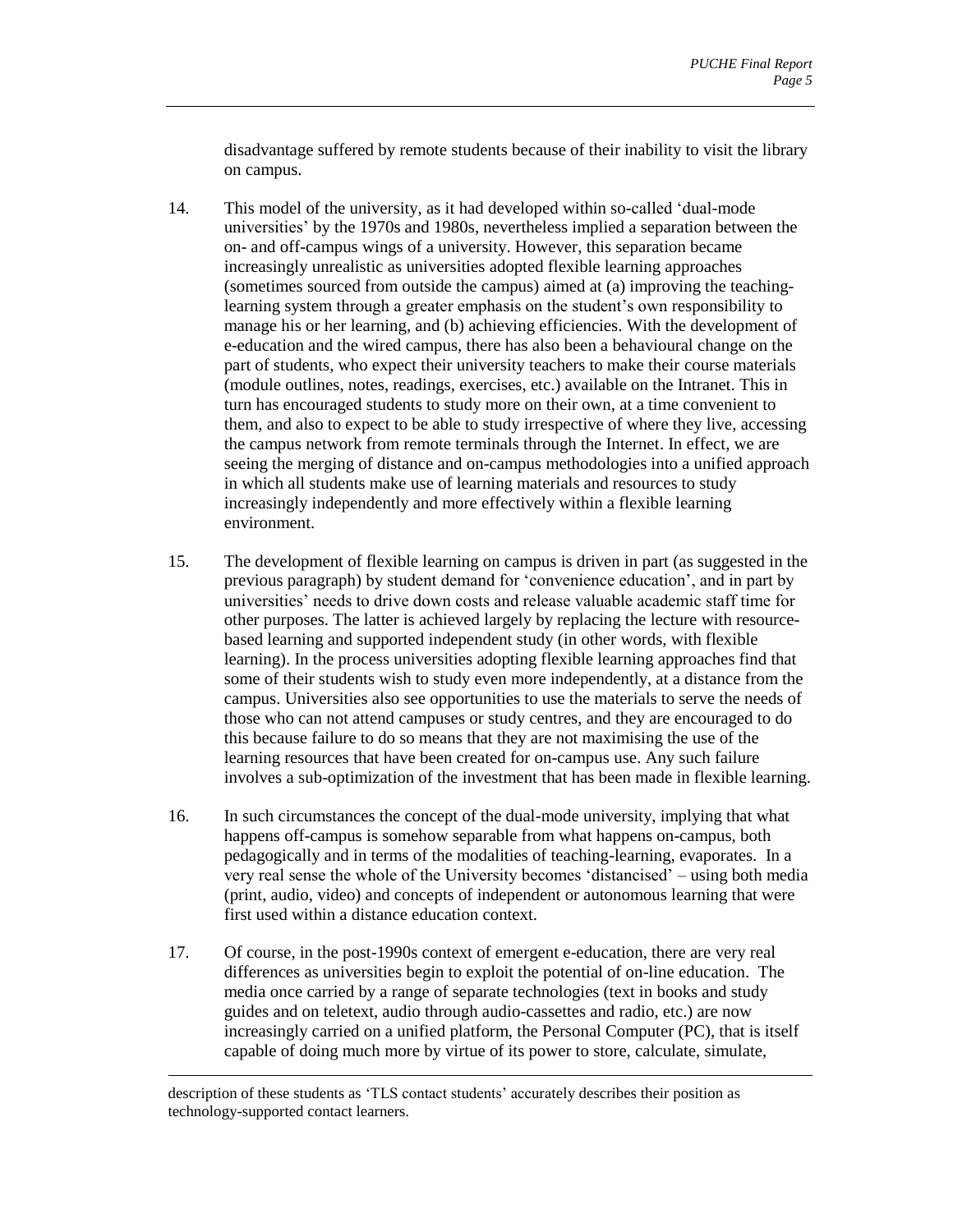communicate, etc. Whereas interactivity (postal, telephonic, limited face-to-face) had been problematic in early forms of distance education, in the newer ICT-based models of distance education it has become easy – often easier than in the campusbased setting where students can find it difficult to get in touch with their teachers and peers. Universities that had in the past never considered other models of delivery, have found themselves using approaches for their on-campus students that are easily translatable into teaching and learning strategies for non-campus-based students.

- 18. These developments are having a profound impact on the shape of universities. One can no longer draw a clear distinction between the on-campus and the distance university: both are using resource-based flexible learning approaches that place a high degree of responsibility on their students to manage their own learning independent of the teacher. The role of on-campus teachers is changing – they are becoming much more like the teachers found in distance teaching universities – who design technology-based learning strategies and the learning materials from which students learn, and who facilitate learning where necessary.
- 19. In these circumstances it becomes less and less sensible for governments to legislate, plan, and fund universities on the basis that there is a distinction between on-campus and distance education. Of course, there may be some physical face-to-face contact still on-campus, and none in a distance education programme, but even this apparent distinction is unreal: many distance education programmes have for years incorporated some face-to-face teaching at study centres, as TLS has done; and others are using technology, and particularly two-way individualised video conferencing, to enhance telephone conferencing, so that there is in reality and conceptually little difference between physical and electronically-mediated face-to-face discussion.
- 20. In the light of these developments we recommend:

**Recommendation 1: That PUCHE embeds more fully the flexible learning model. The earlier dual-mode paradigm suggests that there is a real and divisible distinction between the approach to teaching/learning taken on- and off-campus, when in reality, and with the full implementation of flexible learning approaches on-campus, this distinction will effectively cease to be relevant.** 

**Recommendation 2: That PUCHE vigorously argue its case with Government for no distinction to be made between its on- and off-campus programmes, on the grounds that such a distinction is misleading and will inhibit the University's ability to develop itself as a modern flexible university.** 

21. The application of technology supported learning approaches to on-campus operations will be the key factor in the development of a flexible learning university.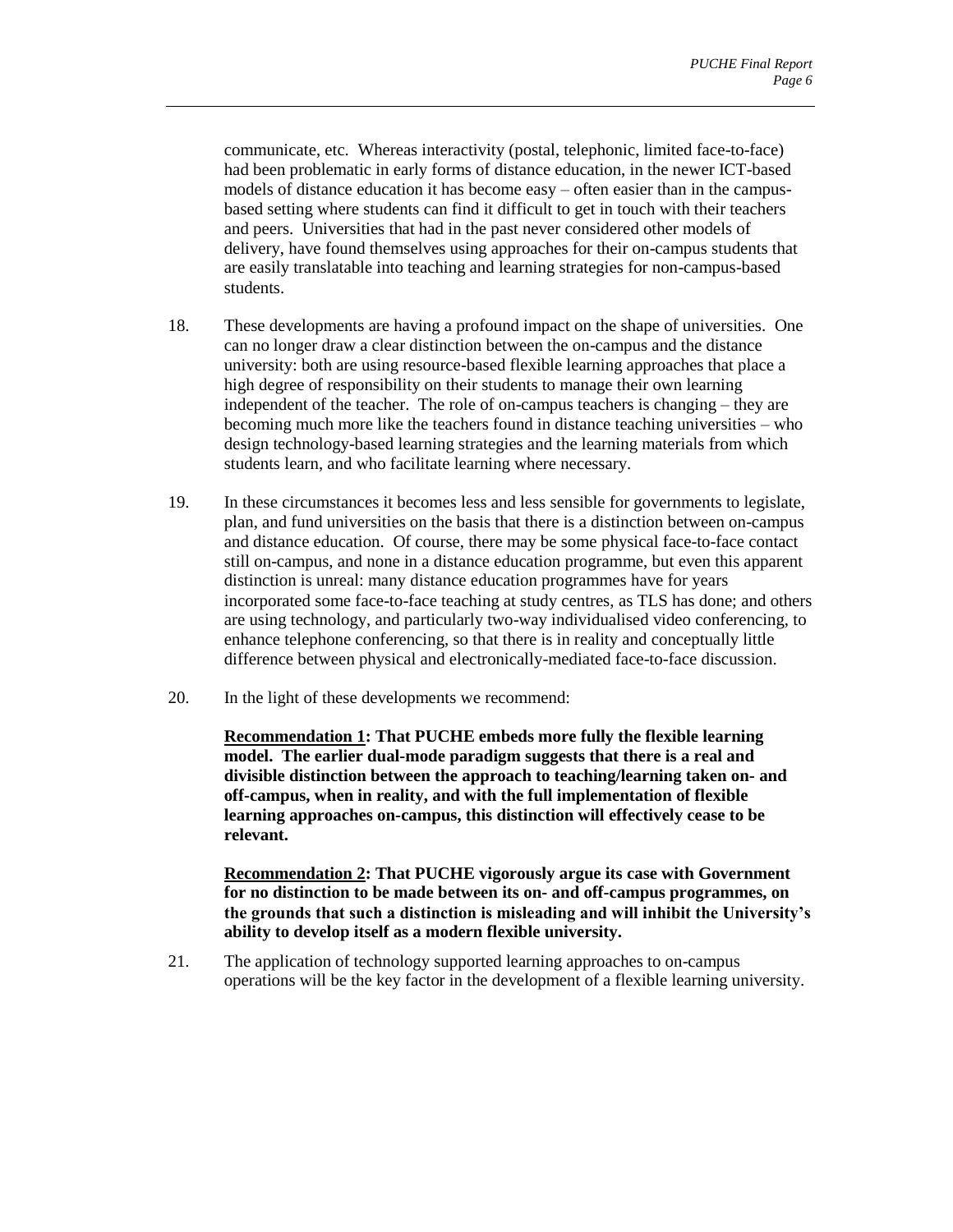## <span id="page-8-0"></span>**Objectives of using Telematic Learning Systems technology supported learning at PUCHE**

- 22. Following from the 1995 decision of the Department of Education that residential universities were no longer required to restrict their recruitment of students to specific and defined geographical areas ('sites') , PUCHE, with the approval of the Department of Education, established its Telematic Learning Systems in 1996 to deliver approved programmes of study to students at various study centres in South Africa and elsewhere.
- 23. This initiative can be seen within the wider context of the development of universities and higher education systems worldwide. Higher education has for many years faced demands for more places engendered by:
	- Natural population growth
	- The emphasis on achieving higher participation rates among the population
	- The emphasis on enabling, through the use of distance and flexible learning modes, those sectors of society unable to attend campus-based universities to participate in higher education
	- The emphasis on providing lifelong learning opportunities recognising that initial higher education cannot meet an individual's needs throughout their life.
- 24. In responding to these pressures, universities have adopted a range of strategies that have attempted to achieve several things:
	- Expansion/massification in size
	- Flexibility in delivery
	- ◆ Responsiveness to learner needs
	- Efficiencies of cost and operation
	- Enhanced effectiveness, both pedagogical and in terms of outcomes.
- 25. Strategies that have been adopted within universities to achieve these ends include the substitution of large group teaching for small group teaching (efficiency, expansion), the adoption of evening as well as day-time classes (flexibility, expansion), and the adoption of variously defined flexible, open and distance learning strategies. Cost cutting strategies – designed to achieve 'efficiencies' – have also played their part (for example, reductions in contact hours, assessment, etc.). Such changes have often been for the worse as small group teaching has been abandoned in favour of the large impersonal lecture. Given the acknowledged drawbacks of the large lecture as a means of either instructing students (passing on knowledge) or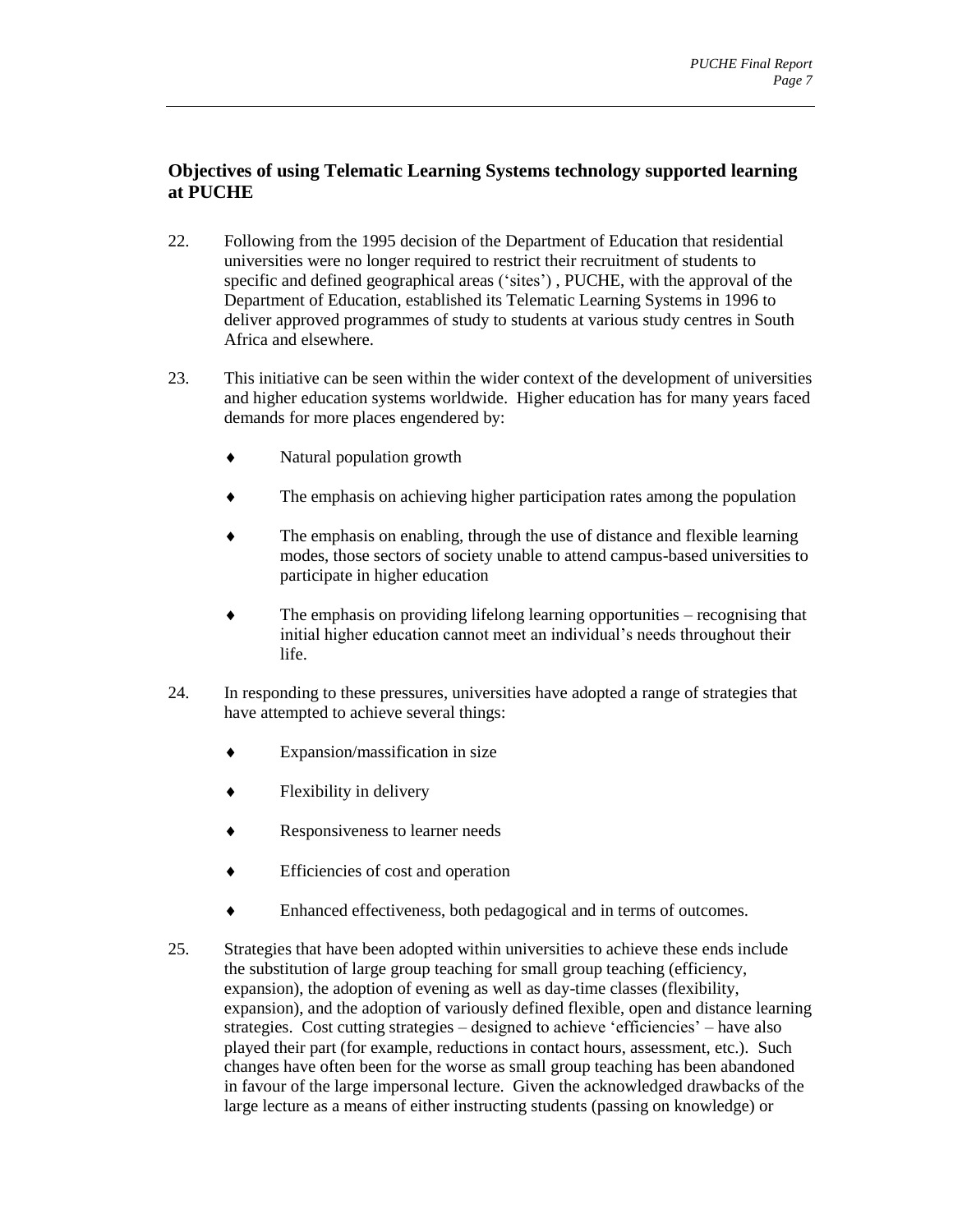facilitating learning, such developments have not helped standards improve. On the other hand, by retaining the traditional model, they have avoided the need for fundamental change. This is one reason why the traditional model of face-to-face teaching has survived so well.

- 26. The application of appropriate technologies to education has been the only approach to consistently deliver more benefits than disbenefits, enabling expansion/ massification, efficiency, flexibility, and responsiveness to learner needs. Among the advantages derived from the use of the Telematics approach that we perceive in PUCHE are the following:
	- The ability to serve new populations including mature entrants who were denied easy access to further academic programmes at the time when they matriculated from school for whatever reasons:
		- A lack of available places
		- Past barriers to access
		- People unable to study in a campus setting, for whatever reason
		- Domestic
		- Work-related
		- **Personal (e.g. physical disabilities)**
	- The ability to overcome geographical and linguistic barriers to access of PUCHE modules and programmes, thus enabling PUCHE to serve the needs of:
		- Individuals, for whom PUCHE is one of a number of possible options, who wish to take a distance learning module through TLS
		- Persons remote from PUCHE who wish to take a programme offered by PUCHE
		- **Populations outside South Africa**
	- The ability to support the development and availability of more efficient learning models for the face-to-face programmes on campus
	- The ability to increase the size of the University, without incurring a proportionate increase in cost
	- The ability to develop skilled human resources in particular areas of national need
	- The ability to meet 'customer'/student demands for a more flexible educational system designed to meet their needs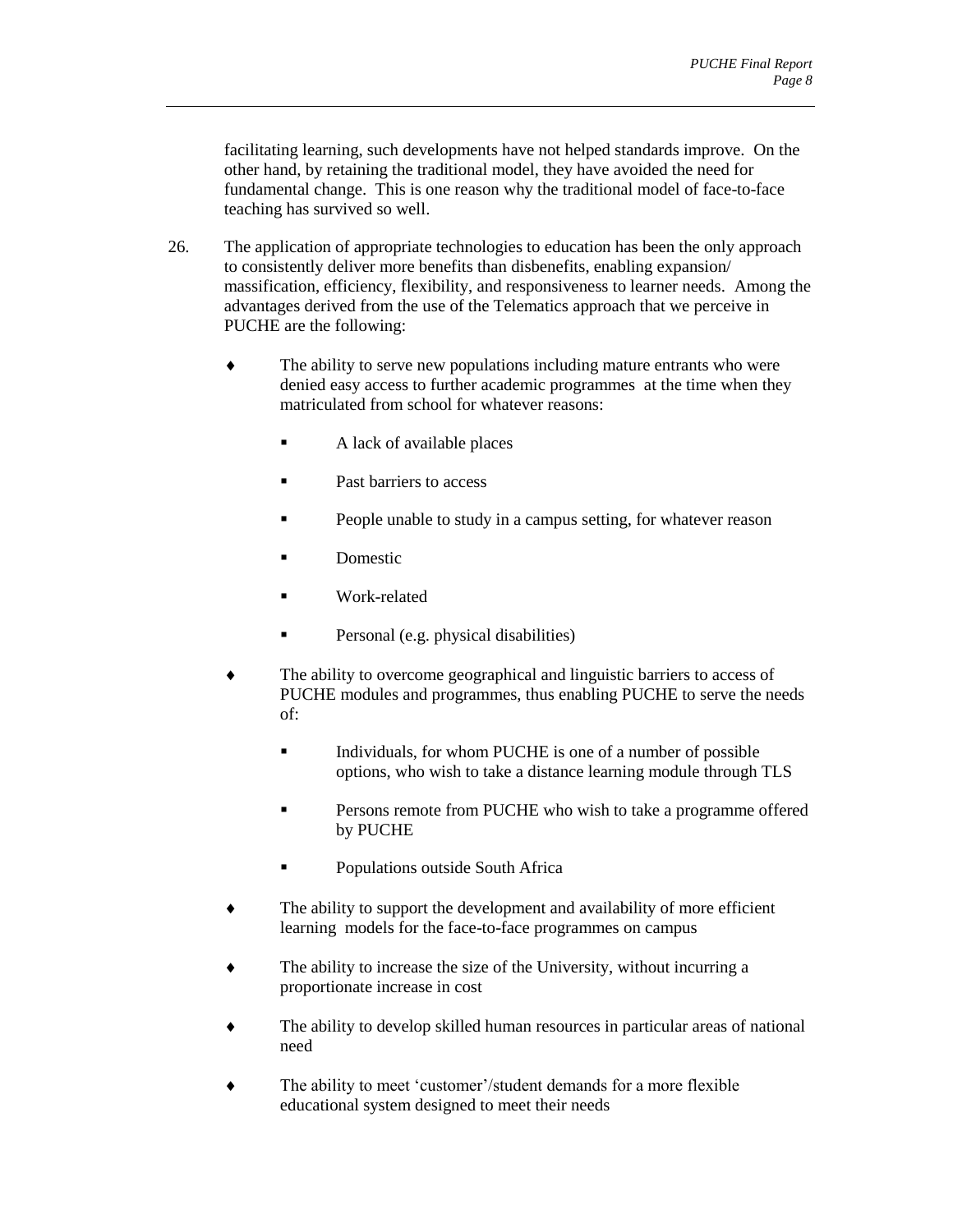- The ability (possibly at the margin) to earn monies from profits/royalties, either from the direct sale of learning materials, or from the sale of materials that have been co-produced with a commercial publisher or other tertiary institutions
- The ability to utilise learning materials developed for the TLS programme in the University's campus-based teaching programmes, thus releasing lecturer time for other purposes, including an enhanced role in the facilitation of student learning
- The ability to develop technology-based programmes that by their very nature emphasise independent learning and a constructivist learning philosophy – thus equipping both on- and off-campus students more fully to be lifelong independent learners.

#### **Recommendation 3: We believe that PUCHE should continue to develop its TLS technology supported learning programme in areas where the University is strong** *and* **can serve identifiable market needs within South Africa and, where appropriate, elsewhere.**

27. We wish to place this recommendation within a wider context. We are aware that the Government of South Africa was at the time of our visit considering focusing all distance education activity within a reconstituted UNISA (now redesignated the Open Learning University of South Africa). Our own experience of *single mode distance teaching universities* is that the curriculum provided by these institutions is generally less extensive than that provided by campus-based universities. This is because it takes a great deal more time, on the part of academics, to develop printed, video-, and computer-based learning materials, than it does to prepare a lecture, seminar, or audio-tape. As a result the curriculum is restricted not just because a particular distance teaching university does not teach certain subjects, but because the academic staff have not got the time to develop the same range of modules that their colleagues can develop within a class-based context. On the whole *dual-mode institutions* manage to get round this problem because they are able to capitalise on the curriculum that has been developed for delivery on-campus. This is particularly true of those systems which video-tape lectures for use in remote classrooms as in the case of the National Technological University in the U.S.A. Our view is that a rich and varied flexible curriculum is most likely to be achieved if campus-based universities are allowed to develop flexible learning programmes built around resource-based learning, and to deliver these to remote students. From a national point of view this would make use of the academic expertise that is distributed across the whole of the sector, to develop a range of modules to be available 'on the shelf'. The next step is to ensure that students can access appropriate courses. Distance education (which is one component of the flexible learning approaches now being developed by modern universities) enables students to study modules irrespective of geographical location. It follows that maximum flexibility and usage will arise if students registered at one institution are allowed to take modules offered by another institution towards their degree. Such collaborative arrangements are increasingly common, and would, we suggest, be of considerable benefit within the South African context.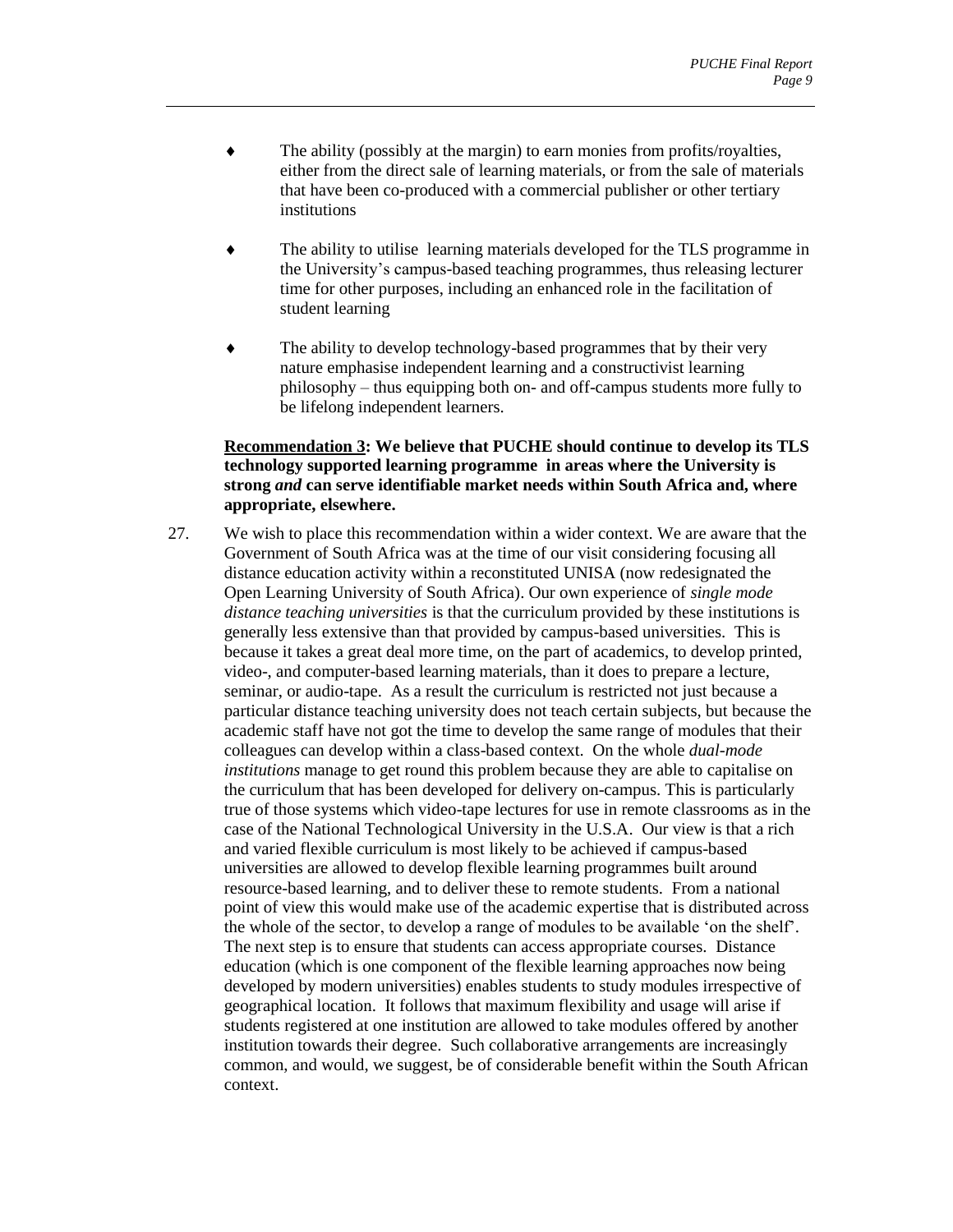#### <span id="page-11-0"></span>**The Development of the University's ICT Capability**

- 28. We found that the development and application of Information and Communication Technologies (ICTs) was progressing in the University, though in a piecemeal fashion.
- 29. The intention is to convert PUCHE into a university incorporating flexible learning. As yet the University has not completed this transformation. The report of March 2000 *Strategy and business plan for implementing the virtual aspects of flexible learning at PU vir CHO*, indicates that the University has taken steps to put in place an electronic platform to enable this to happen, and we fully endorse this development.

## <span id="page-11-1"></span>**The new Electronic Platform at PUCHE**

- 30. The current electronic platform used for online course delivery has been developed by programming staff of Academic support Services over the past four years. ASS decided to create a local Learning Management System after reviewing a variety of commercial products, including Blackboard, WebCT and Top Class. The platform currently under development is called Alexander. Alexander, which will be launched in March 2002, appears to be an excellent product and has the potential for commercialization. All content is stored on databases. The system utilizes learning objects and is entirely IMS compatible.
- 31. One of the limitations for online instruction in South Africa is the tariffs for telephone usage, even within a local area. Therefore, Alexander is designed so that most work can be handled offline. Some TLS programmes (Pharmacology in particular) make good and cost/effective use of a combined online and CD-based learning environment.
- 32. A particular strength of this new software is the ability to do online authoring. This allows a faculty member to create text and graphics directly within the learning management system.
- 33. The University has done excellent work with the Alexander platform and should be commended for it.

#### *Information Technology*

34. The IT department (ITS) is the technology support unit for the campus. It includes computing, network infrastructure and telephone technology. The main work on the Alexander software has been undertaken through ITS in conjunction with a private vendor, IT3. The University has a 20% ownership in IT3. The director of ITS stated that this latest iteration of Alexander also links well to the student administration system, thus allowing students to have access to many University services. The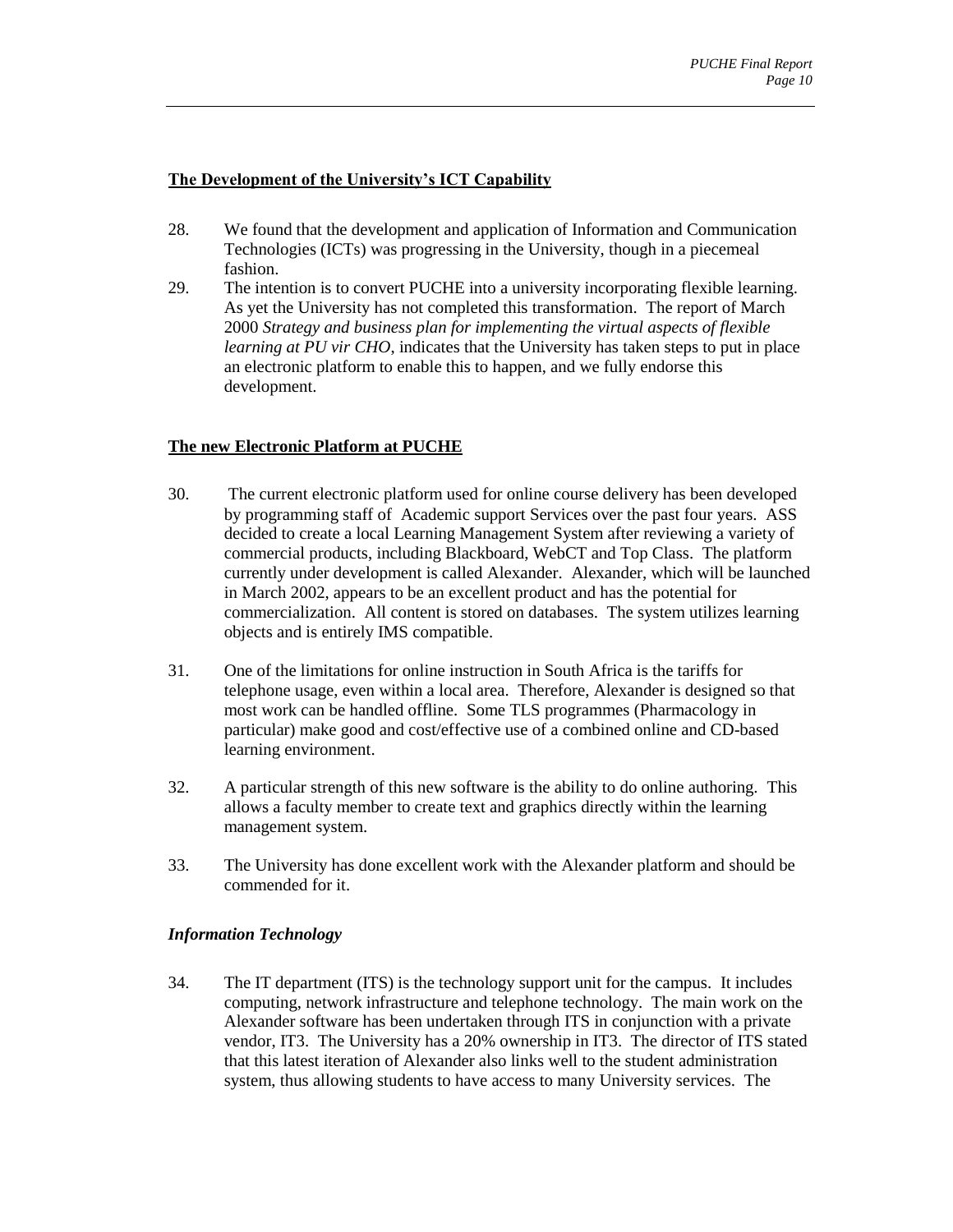Panel sees exciting possibilities in this development for the future integration of TLS systems within the mainstream University administration.

**Recommendation 4: The University should continue to develop its ICT capability with a view to transforming itself into a modern flexible learning university.** 

#### *The Library*

- 35. A key partner in the transformation of learning in higher education is the University library, which is required to transform itself into a technology-enabled information resources centre. From discussions with the library staff, the Panel gained the impression that the PUCHE library has not played a central role in the support of either module developers or students in the TLS initiative. This is comparable with the experiences of the relationships between libraries and mixed-mode open learning programmes elsewhere.
- 36. The Librarian and Deputy Librarian felt that the library's role in TLS had not been optimal due to the speed with which the whole TLS operation had evolved. They indicated that the library was not included as part of the development process of TLS. As a result, there were no specific demands on library resources in the development of TLS modules. Demands on library resources have largely been in the context of ordinary faculty operations, rather than in the context of TLS operations. We understand that this is an area where significant changes are in progress. These were not reflected in our discussions with Library staff.
- 37. The Librarian reported that non-book media remained a very small part of the library. This was despite a concerted effort to diversify media in the library in the past few years. Among the newly acquired resources at the library are web-based databases and related computer resources.
- 38. TLS students have a right to be supported by the library like any other student. While the University has made arrangements with other universities to permit students on its post-graduate TLS programmes to use their library facilities on-site, in general the undergraduate learning materials have been produced as a self-contained package including additional readings.
- 39. There is evidence of more direct support in the case of post-graduate students from outside Potchefstroom. These students are able to order books and journal articles from the library. In the case of journal articles, these are photocopied and sent to the TLS unit for dispatching. TLS bears the photocopying and dispatch costs.
- 40. In general, however, there are very few cases of TLS students outside the MBA programme requesting additional material from the library. This is attributed to the inclusion of reading materials in the self-contained packages.
- 41. Even in the MBA, there appears to have been a decline in requests for additional library materials, especially journal articles. In 1997, for instance, MBA students requested about 1000 journal articles. This number has declined to around 250 in 2001 (despite there being 950 MBA students overall, of whom 677 are TLS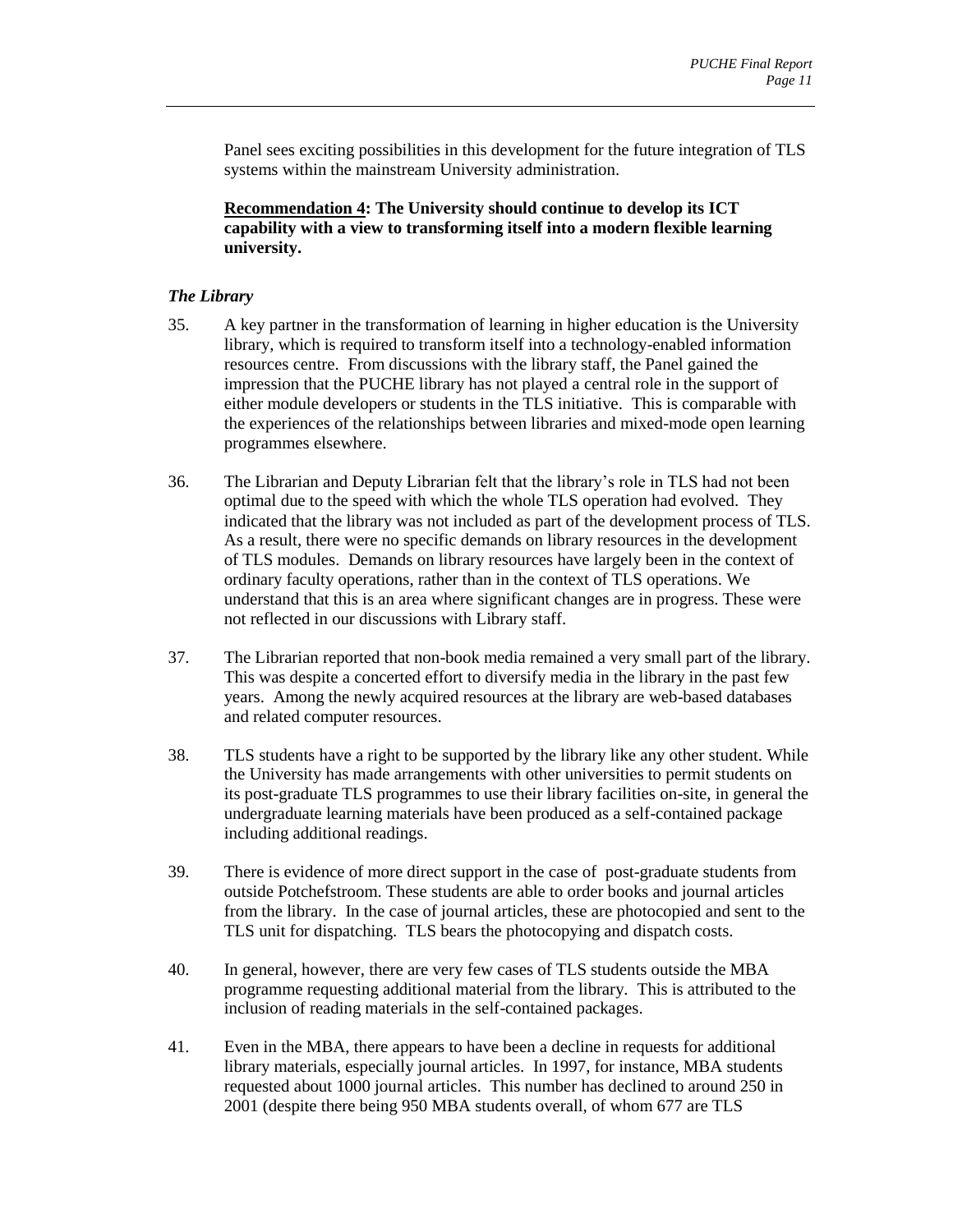students). About 2400 books have been sent to MBA students in 2001, but this includes MBA students who are not in TLS. This phenomenon may be due to an increase in access to information on the Internet.

- 42. The library does not mail books and journal articles to areas outside South Africa, even for postgraduate students. These students, however, have access to the webbased resources of the library.
- 43. In general, library administrators were very open to the idea of getting more involved in supporting TLS students.

**Recommendation 5: We believe that the University's Library should explore the development of the Alexander system (see above) in order to provide all the University's students (both on- and off-campus), on a subject-by-subject basis, with the key readings they require.** 

## <span id="page-13-0"></span>**IMPLEMENTING FLEXIBLE LEARNING**

## <span id="page-13-1"></span>**Pedagogical implications**

- 44. Because each medium influences and changes the pedagogical structure, the decision to use technology-based teaching systems raises pedagogical issues, and these need to be addressed briefly.
- 45. Some of the technological options available for example, remote classroom approaches, in which lectures are filmed or recorded for delivery to 'remote classrooms', tend to open up access without changing the basic classroom/lecture model. Yet even these media open up new pedagogic possibilities – arising from the ability to deliver video. The central medium is now the PC which has the ability to facilitate and increase:
	- Interactivity
	- Individualisation
	- $\bullet$  Independent learning opportunities.
- 46. In effect a PC offers instruction, information, communication, collaboration, exploration, documentation, multimedia, text processing, illustration, simulation, and virtual reality opportunities. This richness means that learning does not have to consist merely of the reception of module content, but can become instead an active exploration of a subject by the students themselves.
- 47. As campuses become increasingly wired (and a University's reputation increasingly rests on its ability to provide all of its students with access to the learning possibilities of the PC and the Net), so changes are occurring in the way in which teaching and learning is conceived.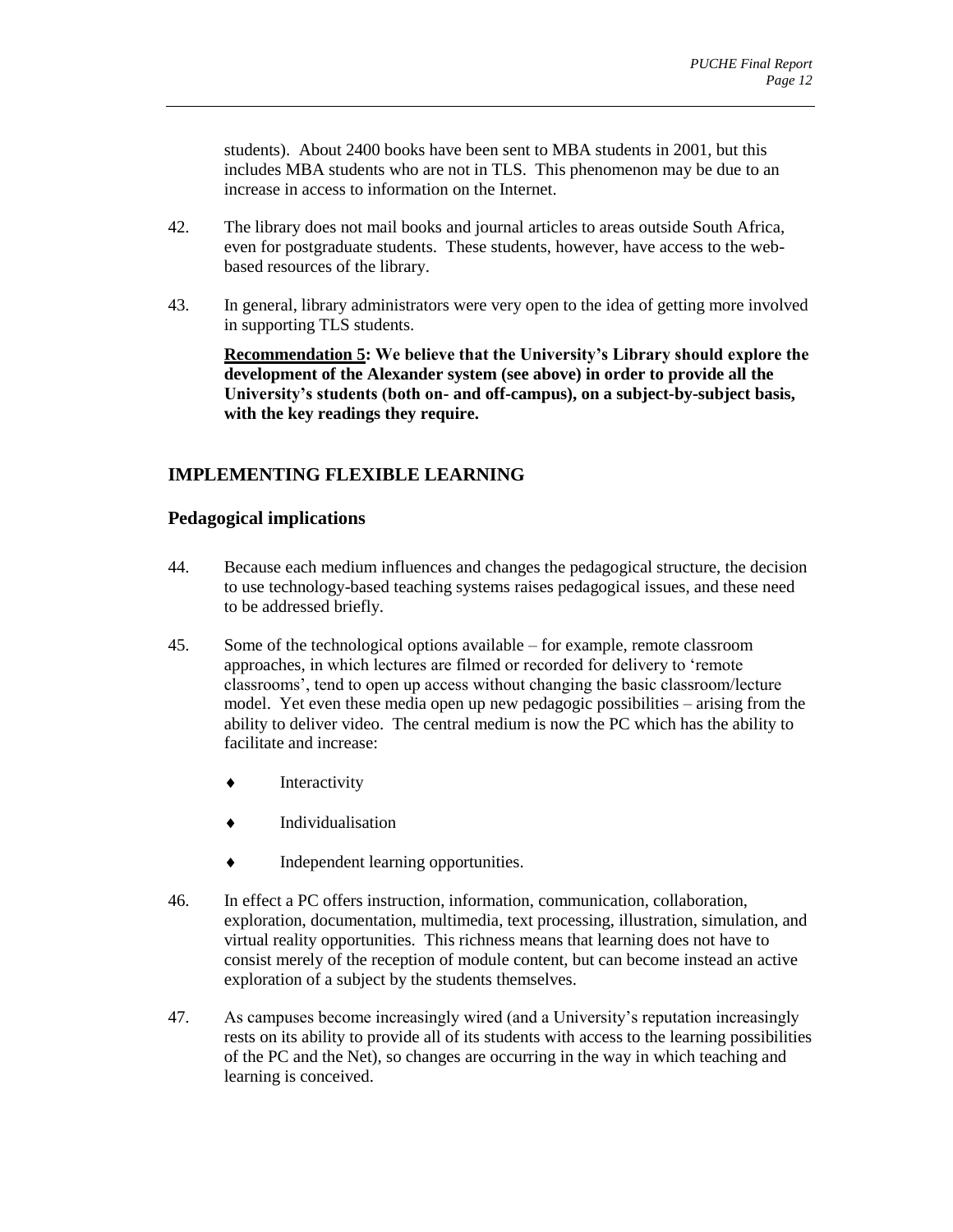- 48. Although the PC makes these possibilities more obvious and much richer, print-, audio- and video-based education can still achieve these ends if it is coupled with changes in teacher-student interaction. Rather than see the teacher as the source of knowledge delivered 'ex catedra' in the lecture hall and seminar room, the main medium of instruction becomes the printed, audio and video resources made available to the on-campus student. Students are expected to study these resources *before* they come to the class. The classroom then becomes a very different environment, in which the teacher leads and facilitates discussion by intelligently informed students. The actual time spent delivering information to students is reduced to the minimum. Instead, dialogue and discussion – arguably the most important aspect of a university – is encouraged. Students are helped to develop their thinking and to articulate their views – both essential qualities if they are to play a part in a vibrant and democratic society based on dialogue and the triumph of rational argument. And teachers will have much greater role in helping students to develop their thinking, and also in identifying for students where they are going wrong, and helping them to make progress in their subjects.
- 49. Thus approaches pioneered by distance educators of necessity are now, with the development of the PC as a pedagogic tool for on-campus learning, becoming the necessary pedagogical framework for the campus-based flexible university. Older approaches to teaching – the lecture – will have a place, particularly where the lecture is inspirational in nature, but this will be an increasingly rare event. Universities that do not change, that do not base their teaching around the new technologies, will also be failing their students, for they will be failing to equip their students with the two key skills of the future: the ability to thrive in the new electronic environments that the PC and the Net make possible; and the ability to develop themselves into autonomous, lifelong learners.
- 50. The pioneering work of the TLS unit in the use of educational technologies, the development of Alexander and the recent investment in upgrading the technology infrastructure on-campus have set the stage for the transformation of the University's teaching-learning system. The University is poised to exploit resource-based, independent learning approaches on- and off-campus.

**Recommendation 6: We recommend that the University move rapidly to adopt a learner-based approach for all students irrespective of whether they are located on- or off-campus, utilising technology-based materials with high quality support to develop autonomous and constructivist learning approaches by its students.** 

**Recommendation 7: As a consequence of this, we recommend that the University re-engineer its face-to-face teaching on campus to encourage dialogue and discussion around the work that students will have prepared prior to the class.** 

51. The changes on-campus will follow from the use of PCs and a wired ICT-based environment, but there will continue to be many off-campus students who are not in a position to own or even have access to a PC linked to the Internet and the University's Intranet. The University will therefore need to retain its existing earlier generation technology supported approaches in its Telematic Learning Programmes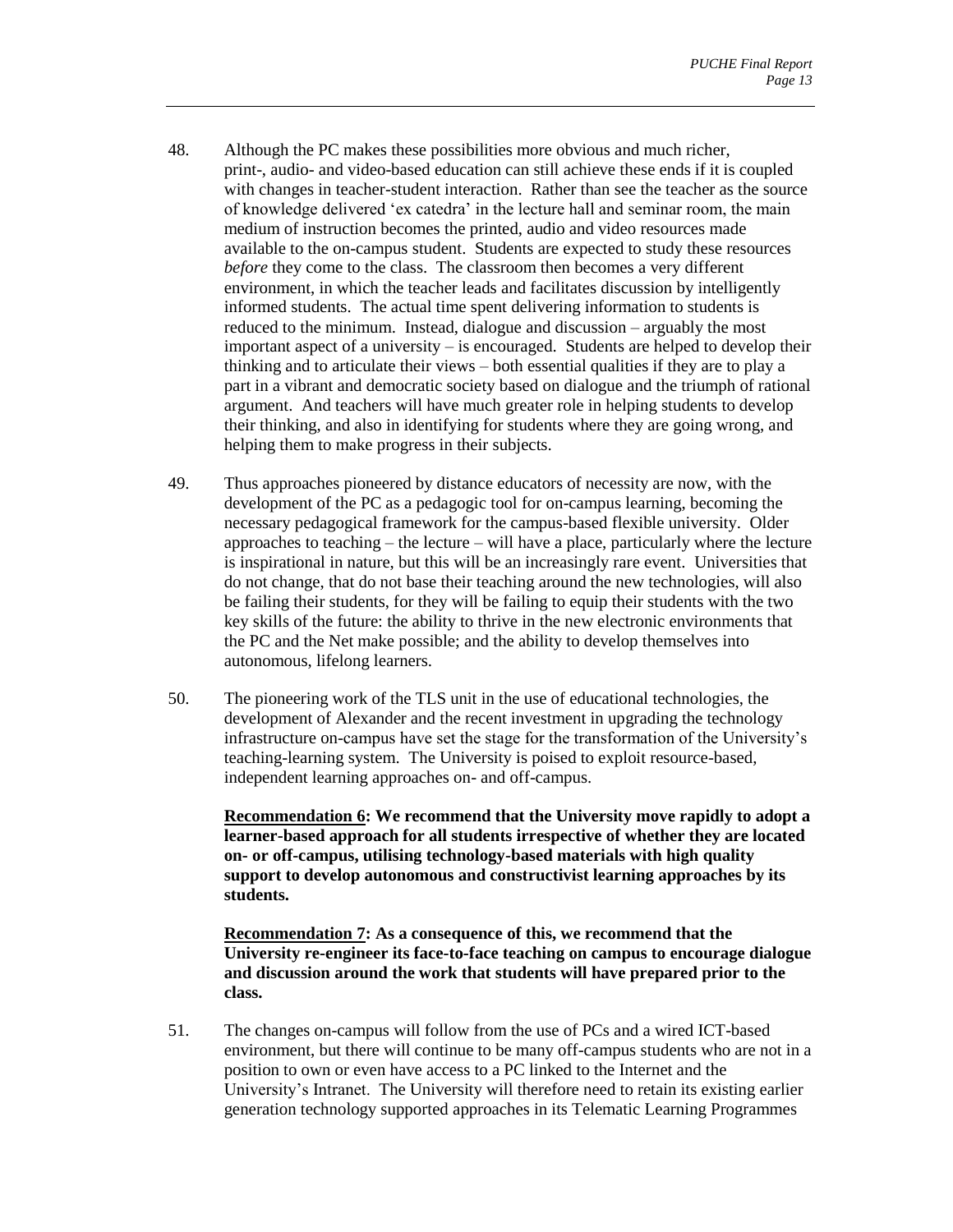(print, face-to-face teaching in study centres, video, etc.) to reach those students who are living at a distance from its campuses.

**Recommendation 8: We recommend that the University should continue to use its existing Telematic Learning technology supported methods to meet the needs of those off-campus students who will be unable in the near future to access PCs and web-based educational opportunities.** 

#### <span id="page-15-0"></span>**Developing a Technology Plan**

52. The development of an integrated ICT-based capability requires the University to address its technological needs and development in a co-ordinated way. This will involve planning for the use of ICTs as a means for delivering the curriculum both on- and off-campus. The ramifications for staffing, equipment, resources, training etc. will need to be considered. A useful source of reference in this regard is J. S. Daniel, "Mega-universities and Knowledge media: Technology strategies for Higher Education" (London, Kogan Page, 1996, ISBN 07494 2119 3).

#### **Recommendation 9: The University should refine and implement its Technology Plan.**

#### <span id="page-15-1"></span>**Planning for the Use of Learning Technologies in a Flexible Learning Environment**

- 53. As in many universities, the use of ICTs at PUCHE has grown in pockets initiated by interest and/or need. A case in point is the LMS, Alexander. This product has a lot of potential, and has cost a significant amount to develop. Its place in the teaching and learning processes of the University, however, has not been made clear.
- 54. The optimum utilisation of the available technologies is dependent upon the University as a whole planning for future use of technologies. The decisions made in this area impact not only on teaching and learning, but also areas such as student administration, training of staff and students, student support systems, and hardware and software requirements.
- 55. The development of a Flexible Delivery Plan for PUCHE is seen as a necessary strategy in order for faculties and schools within the University to move forward in a united manner. The plan should address first and foremost the teaching and learning activities for the University's contact and off-campus students. The aim of a flexible delivery programme should be to enhance teaching and learning by incorporating flexible delivery methods within the University's academic programme.
- 56. These strategies should complement existing modes of delivery and enhance the educational value of the modules offered, with issues related to access of new technologies central to decision making. All University programmes should be considered from the point of view of student population, specific discipline needs and available technologies.
- 57. It is important that all sections of the University are involved in the development of this plan, although it may be efficient for each faculty to develop a proposal for their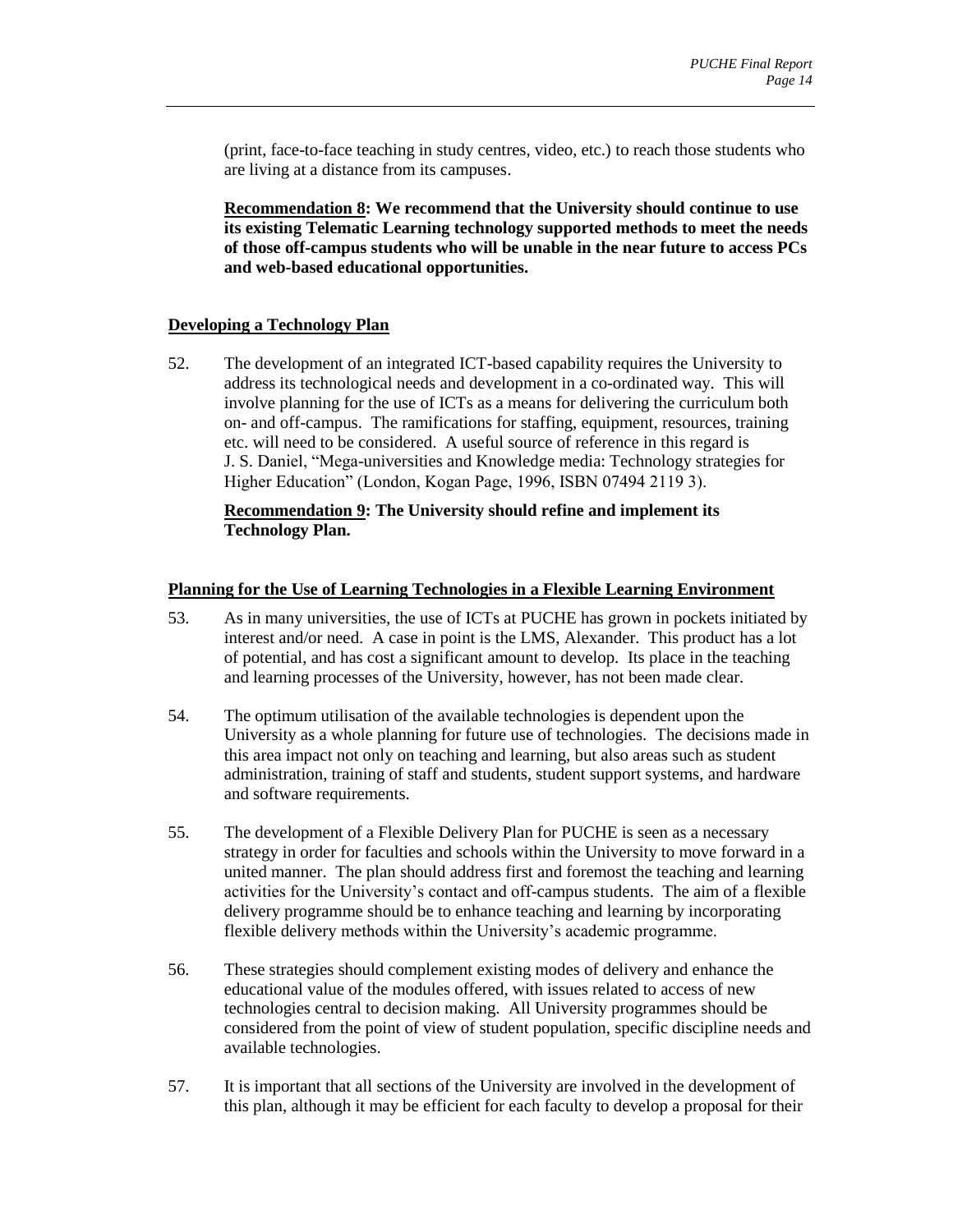modules and submit to a managing group. Once resource issues are considered, a prioritisation of developments may be necessary. From this plan, the function of elements such as Alexander should become apparent. The proposed use of this platform in 2002 to enable the entire intake of first year contact students to complete a compulsory computer literacy module is an exemplary use of the system, and further projects such as this are to be encouraged.

58. Development of staff in the flexible learning area should be addressed in the plan. Demonstrations of available technologies or complete courseware, e.g. pharmacology, or seminars on pedagogical aspects of learning technologies, will all assist in changing the teaching/learning culture.

**Recommendation 10: The University should develop a Flexible Delivery Plan that addresses the teaching and learning activities for the University's contact and off-campus students, and the means by which the University will enhance teaching and learning by incorporating flexible delivery methods within the totality of its academic programmes.** 

## <span id="page-16-0"></span>**THE REVIEW VISIT**

## <span id="page-16-1"></span>**Review of Telematic Learning Systems**

- 59. The University established Unit for Telematic Learning Systems (TLS-U) as a service department to support the off-campus delivery of selected programmes. TLS-U has three essential functions:
	- To facilitate the development and delivery of the learning materials used in these programmes
	- To develop and support a network of study centres (52 at the time of the Panel's visit) around the country (TLS (Contact)), and
	- To provide administrative and support services to TLS (Contact)) students as well as to students who live in remote areas  $(TLS \text{ (Distance)})^5$ .
- 60. In addition TLS-U also:

 $\overline{a}$ 

- Advises the University and its faculties on potential markets and needs that can be met through the development of programmes
- Undertakes an R&D role in respect of the technology supported learning mode of delivery.
- 61. The Panel was informed by the University Management Committee that the defining features of TLS-U are that it:

<sup>&</sup>lt;sup>5</sup> The TLS (Contact) students are 17% and the TLS (Distance) students are 3% of the total number of tudents of PUCHE. See the attached table.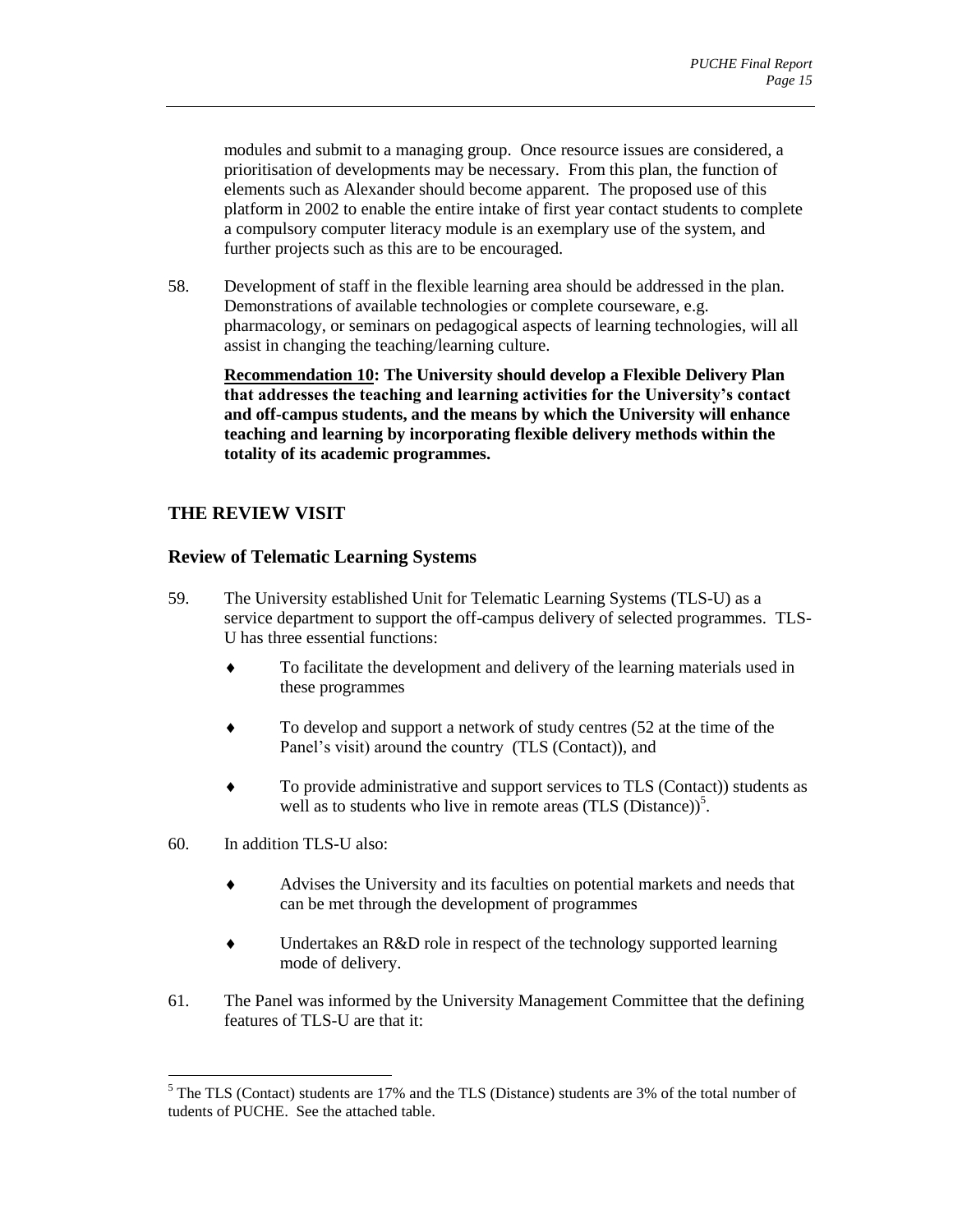- gives priority to student support through the facilitators; and
- $\bullet$  emphasises quality in the study materials.

#### <span id="page-17-0"></span>**Overall assessment of TLS**

- 62. The Panel had been invited to review the operations of the TLS-U with a view to demonstrating to internal and external stakeholders whether the programmes are contributing successfully to meeting national needs and conform to international standards of good practice in the development and delivery of modules and programmes through technology supported learning; and through its recommendations to contribute to and promote continuous quality improvement in the programmes and the Telematic Learning Systems Unit (TLS-U).
- 63. Accordingly, in conducting its review, the Panel sought to probe for weaknesses in the TLS-U. What it found was a well-conceived system of developing and delivering technology supported learning programmes to a geographically dispersed student body. The Panel's overall conclusion was that the University as a whole, the faculties who devise the programmes, and the staff of TLS-U who are responsible for production, delivery, and student support, are to be congratulated on what has been achieved. There are some weaknesses that in our view need to be addressed, and we draw attention to these in the paragraphs that follow. There are also areas where nonessential improvements might be made, and again we draw attention to these.
- 64. From what we were told, we are aware that the system has not always worked as well as it does now. A residual blame culture persists in some areas – which is, we believe, regrettable given the steps that have been taken to improve the system.
- 65. Nevertheless our overall conclusion is that the system is sound, and our findings are positive. We believe that the TLS technology supported learning system within PUCHE is of considerable value to the University, to the students it serves, and to the wider higher education system within South Africa. Further, we believe that the TLS is a necessary and vital catalyst that will enable PUCHE to transform itself into a modern flexible learning university. It would be extremely regrettable if this resource and the service being rendered to students were to be lost , or if the impetus for change that has been started within PUCHE were to be arrested.
- 66. In the following paragraphs we provide detailed comments on what we found during our review.

## <span id="page-17-1"></span>**Learning Materials**

- 67. As noted above, the new constructivist learning paradigm has to be underpinned by well-designed, high quality learning materials which use appropriate technology.
- 68. In order to investigate the range of technologies used in TLS programmes, the Panel conducted a detailed review of the materials for three modules – in Financial Accounting (MBA), in Pharmacology, and the LLB (Legal Practice). The MBA is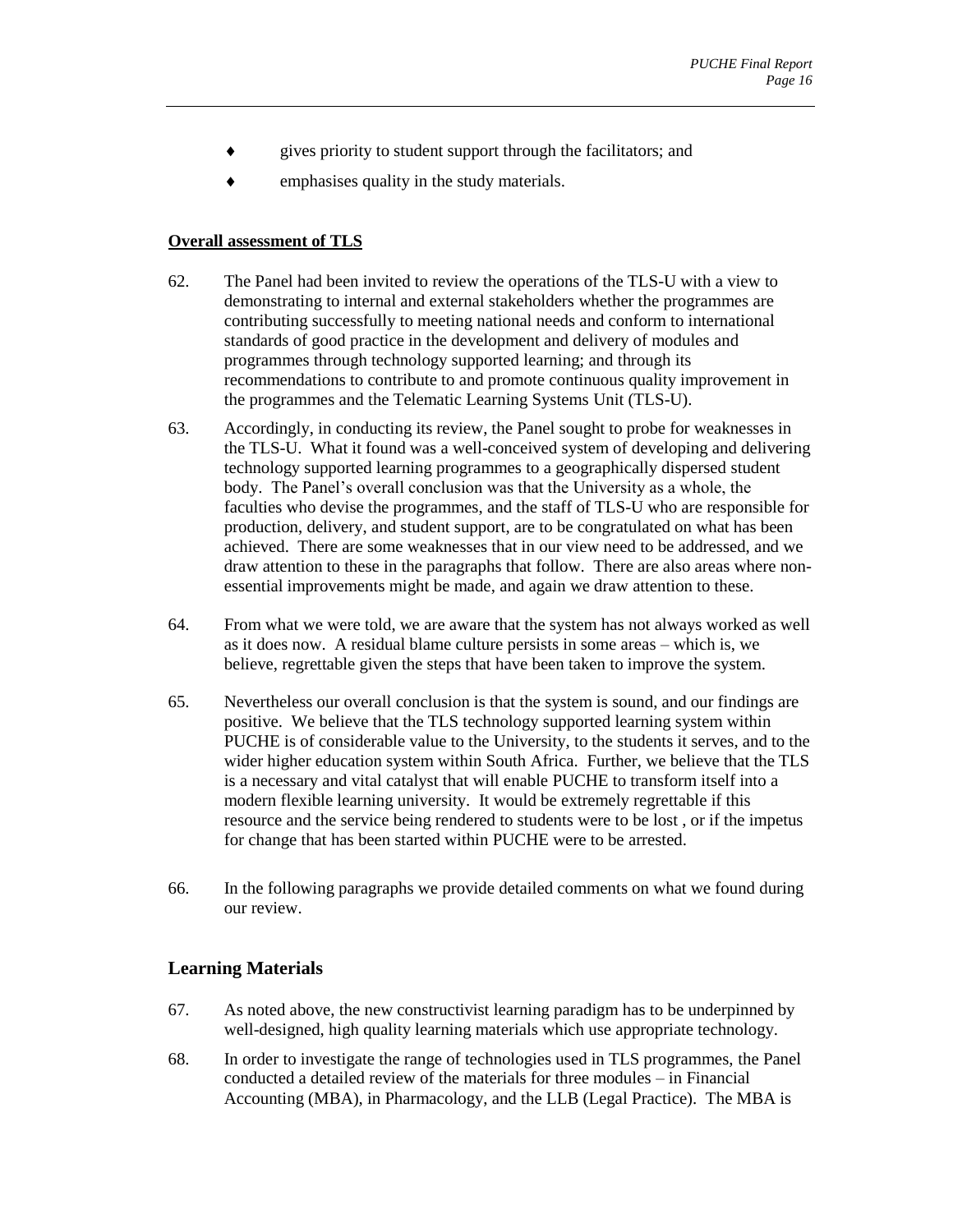presented in two modes – in a print/video version, and in print/video electronically on CD-ROMs. The LLB is presented only in print mode; the Pharmacology programme is offered exclusively via an electronic platform.

| <b>Print mode</b>                                                                                                                                                                                                                                                                                                                                                                                                            | <b>Electronic mode</b>                                            |
|------------------------------------------------------------------------------------------------------------------------------------------------------------------------------------------------------------------------------------------------------------------------------------------------------------------------------------------------------------------------------------------------------------------------------|-------------------------------------------------------------------|
| Study Guide – Compulsory element: basically<br>wrap-around materials for the textbooks                                                                                                                                                                                                                                                                                                                                       | Reproduced on CD-ROM – includes print for<br>all 9 modules of MBA |
| Textbook – compulsory, either supplied by<br>TLS through TSA or bought by the student                                                                                                                                                                                                                                                                                                                                        | <b>Textbook</b>                                                   |
| 6 videos (optional)                                                                                                                                                                                                                                                                                                                                                                                                          | The 6 videos on 5 CD-ROM discs $-$ just videos<br>for this module |
| 2 discussion videos, one presenting a case<br>study for discussion (used in a mid-semester<br>tutorial to be run by the Facilitator), the other a<br>video that comments on major problems<br>demonstrated by students in their assignments,<br>and played at the second-to-last tutorial.<br>Facilitators are given guidance notes on things<br>to draw out. Students who do not attend the<br>tutorials will not see this. | As for print version.                                             |

69. The materials for the MBA Financial Accounting consist of:

- 70. The LLB module consists of a module and 2 textbooks. There is no video as in the design of the programme it was decided the interactive study guides should be developed to be sufficient to support students in addition to the meetings at study centres with facilitators or in direct contact with lecturers. (We were told that although videos are popular with students, some lecturers do not wish to make English language videos because they are concerned about using English rather than Afrikaans. In this case professional presenters could be used.)
- 71. The Pharmacology programme is only available in online/CD-ROM format: there is an installation CD, another CD-ROM with materials, access to an online library, a reader of articles, and a textbook that is almost immediately out-of-date as soon as it is prescribed.
- 72. Students receive a study timetable which is built into their materials and which tells them what weeks to study certain materials, when assignment cut-off dates fall, and when there will be contact sessions. There is no reference in the study timetable to the fact that some contact sessions are designed as video-based sessions.
- 73. Materials are updated each year (and textbooks may be replaced with new editions). Print materials are printed to 60% of expected student demand as materials can be reprinted within 48 hours. Textbooks are ordered to meet estimated student demand.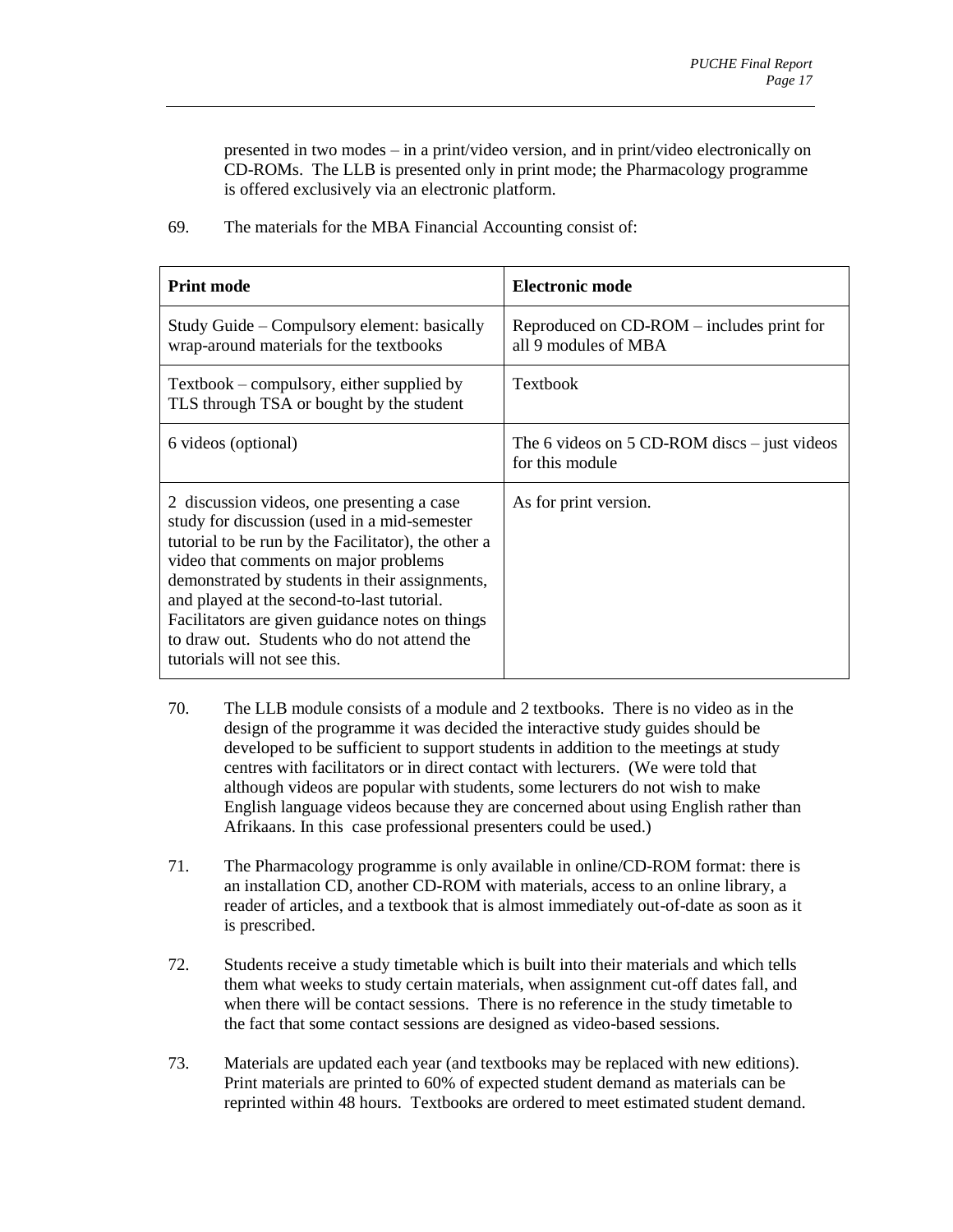It can be very difficult to get additional copies since some come from foreign publishers. It is also expensive where last minute airfreight has to be used.

## <span id="page-19-0"></span>**TLS Study Guides**

74. A sample of five study guides was reviewed in detail. Attention was paid to intended learning outcomes, self-assessment activities, and the extent to which the study guides promoted interactive learning.

## *Learning Outcomes*

- 75. All the study guides we reviewed contained lists of intended learning outcomes. These outcomes varied in quantity and quality across different programmes and modules. In most cases the outcomes appeared modest and achievable. In one case the outcomes were less specific and demanded knowledge and skills that would normally be required of a professional who had completed an entire programme rather than a single module.
- 76. Each study guide is divided into several study units. Over and above the module outcomes, each study unit has its own set of intended outcomes. In most cases, the study unit outcomes closely correspond with the module outcomes. The Panel would caution that Learning Outcomes should be consistent with the content of modules and should be achievable within the specified study time. It should be recognised that a focus on outcomes may lead to the over- prescription of reading and excessive student workload. We would recommend that when materials are reviewed, care should be taken to advise students which are core and which are supplementary materials to avoid the danger of overload and the resulting demotivation of the learners.

**Recommendation 11: When materials are reviewed, care should be taken to advise students which are core and which are supplementary materials to avoid the danger of overload and the resulting demotivation of the learners.** 

**Recommendation 12: Learning Outcomes should be consistent with the content of modules and should be achievable within the specified study time.** 

#### *Guidance on ways of learning*

- 77. Each of the study guides has between half a page and one page of suggestions on how to study the module in general, and the study guide in particular. These suggestions range from how to read the study guide and work on self-assessment exercises, how to use video material, and maximising the use of study groups.
- 78. For each of the study units, there is a recommendation of the number of hours students should spend going through the unit and doing the necessary self-assessment exercises.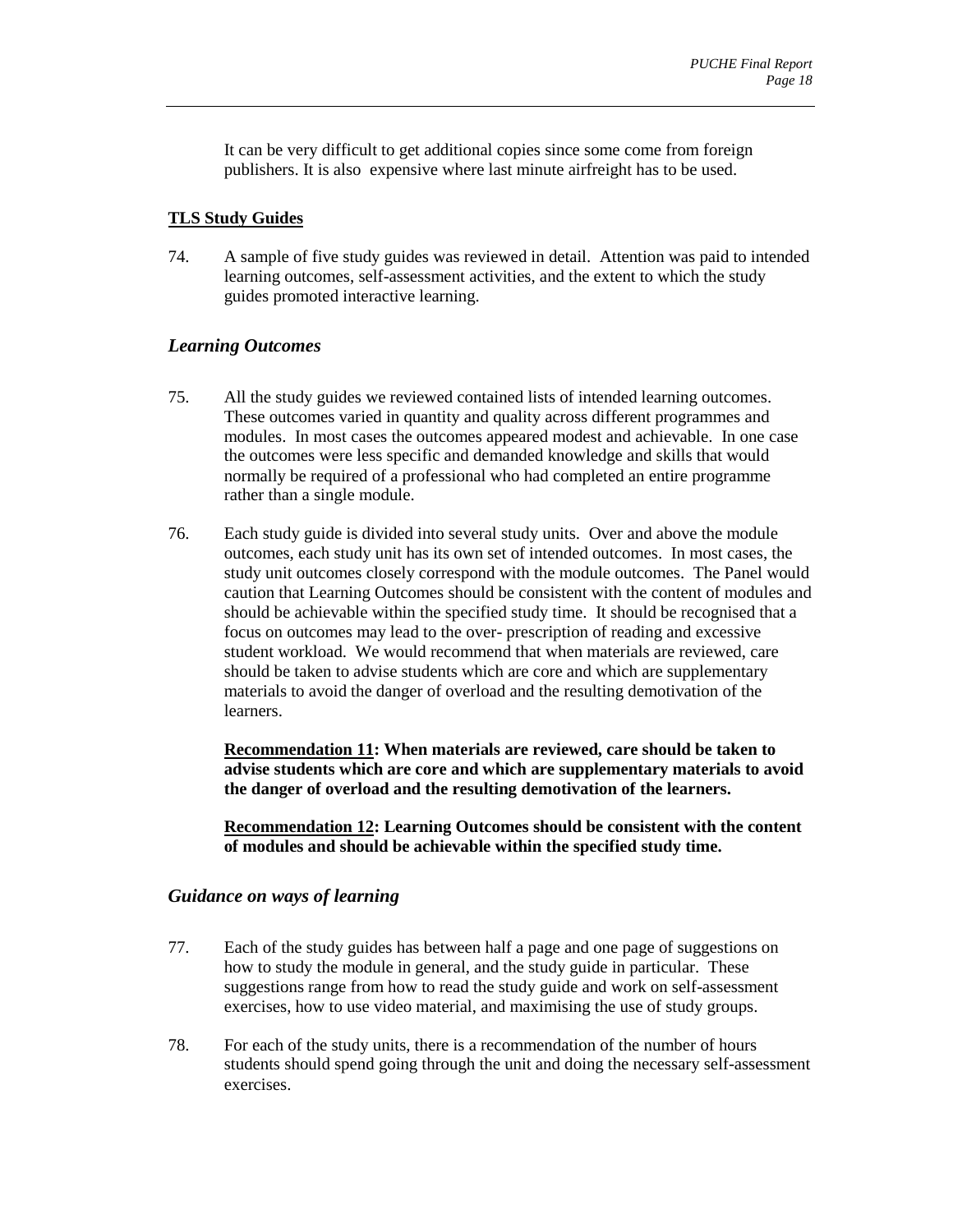79. Given the pressure of time faced by the review team, it was not possible to conduct classroom observations that would have allowed us to make a judgement about the extent to which the suggestions for studying and other meta-cognitive issues were emphasised during sessions.

## <span id="page-20-0"></span>**Interactivity**

- 80. Self-assessment activities are the main mechanism for making the study guides interactive. There are a variety of activities across different modules. These include case studies, short paragraph application-type questions, recall questions, and even practical problems. While the PUCHE module writers developed some of the selfassessment activities, some were drawn from prescribed textbooks. This tended to be the case in business-related modules.
- 81. The interactivity is in some few cases undermined by the dominance of recall-type questions as self-assessment activities. This betrays a transmission mode of pedagogy underpinning the development of those particular modules.

#### <span id="page-20-1"></span>**Student responses to the study material**

- 82. The Panel was given the opportunity to talk to a number of students, both those taking TLS modules as part of an off-campus technology supported learning programme, and one student taking a TLS module as an element of her part-time oncampus evening studies module. Generally the former liked the flexibility offered by the off-campus approach. In respect of the latter, it would be dangerous to extrapolate from the response of a single student, but the student involved, while preferring a traditional lecture-based on-campus approach, did indicate that she was often better prepared for the face-to-face sessions in the TLS module because she had done the reading beforehand. Moreover, she would welcome the ability to choose which modules she took on-campus and which through TLS, and in this respect would like both options to be available. Students whom the Panel met requested that materials should contain more examples for them to work through, particularly in the mathematics based subjects. They would also prefer that the videos should not reproduce the examples given in the study guide but provide further enrichment.
- 83. Despite the documentation provided to them, it also appeared to the Panel that some students did not understand the role of the discussion video. They saw it as desirable for preparation of assignments whereas its official purpose is to provide generalized feedback of the assignments.
- 84. Student feedback is an essential part of the TLS quality assurance mechanisms. Students acknowledged the trouble taken by TLS and central faculty to visit the study centres to canvas their opinion as well as the system of regular questionnaires, but felt that they in turn should receive feedback about what steps had been taken to improve things in the light of their input and that the lack of feedback discouraged them from taking the evaluation exercise too seriously.

**Recommendation 13: As part of a general process of managing student expectations, students need to be made aware of the purpose of the discussion video.**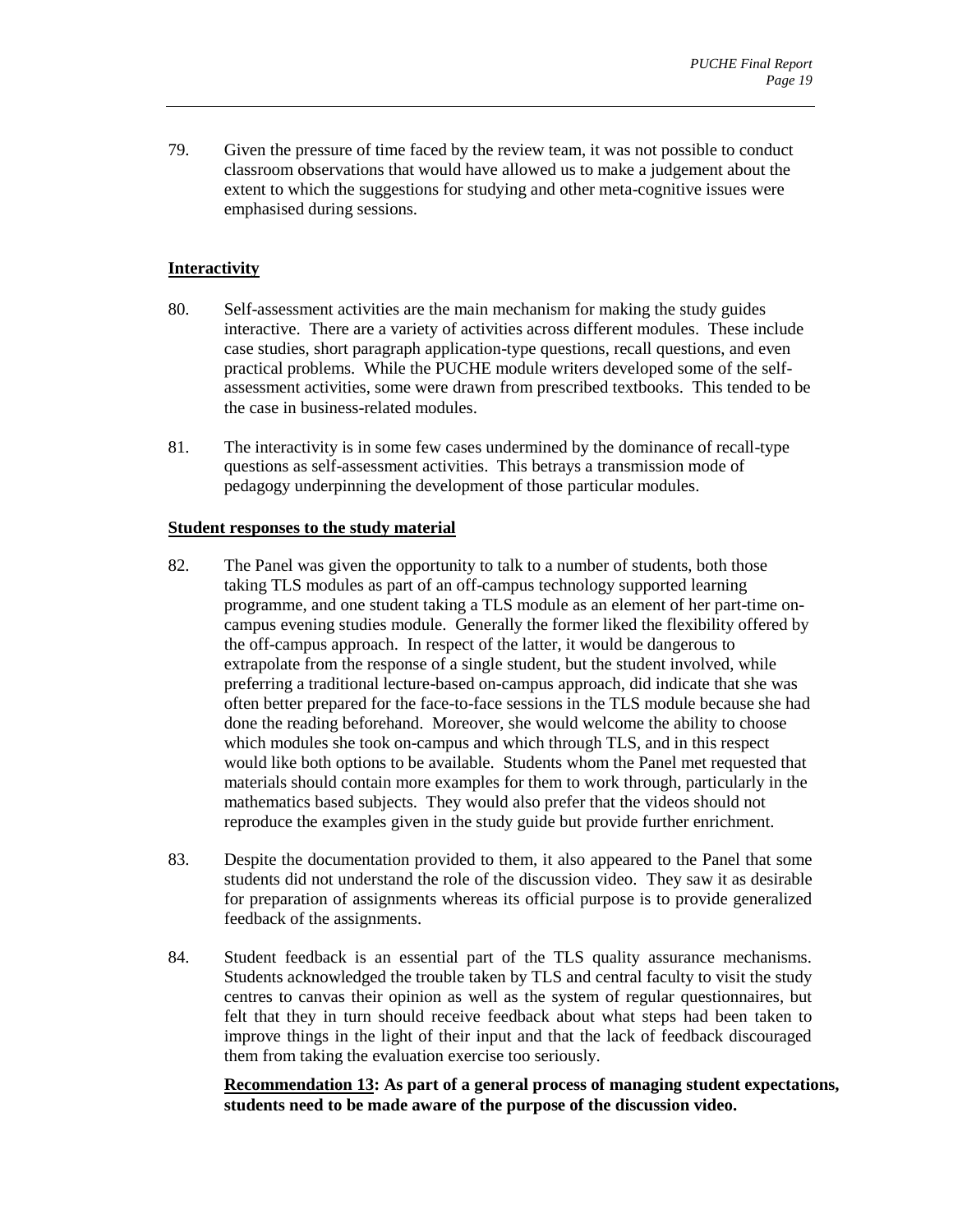#### <span id="page-21-0"></span>**Materials Production**

#### *The Academic Process Document*

- 85. There is a detailed production process laid down, geared in the main to the production of materials/modules over an 18-month time period. It is the responsibility of TLS-U to make sure that the process is completed to schedule. The process is not always followed in cases where late hand over of module content occurs and the cycle has to be reduced to perhaps 5-6 months. For example, step 2.3 (preparation of a costing) may not happen. But two activities are always followed: Module writers are always given training, and modules are always put through the Quality Committee for approval. The Panel was given a copy of the Writers' Training Manual, which covers both design and process issues. As writing study guides becomes a campus-wide responsibility, the Panel recommends that more structured Staff development activities should be introduced to support staff in this initiative and ensure that the material fully reflects the University's commitment to the constructivist learning paradigm.
- 86. At present TLS-U produces 260 Telematic modules annually. The Panel noted that from 2002, when all on-campus modules will be supported by TLS-U produced study-guides, TLS-U and its partners in the development and production process will be required to handle 550-600 modules. It is evident that additional staff resources will be required in TLS-U and in the Study Materials and Production department to produce the required output and the Panel is concerned that steps need to be taken urgently to ensure that sufficient appropriately trained staff and space are made available to TLS-U for the purpose.

**Recommendation 14: The Panel recommends that more structured Staff development activities should be introduced to support staff in this initiative and ensure that the material fully reflects the University's commitment to the constructivist learning paradigm.** 

**Recommendation 15: Sufficient appropriately trained staff and space are made available to TLS-U to support the planned materials production levels.** 

#### <span id="page-21-1"></span>**Video Production**

- 87. Academic Support Systems has a small and adequate video production facility, including sound and video editing equipment and a small studio with a permanent classroom-like set. Within the studio are four cameras: two floor cameras and two overhead document cameras. The production unit also has the ability to do remote shooting.
- 88. The facility produces two types of videos. In most modules there are four to six video programmes which students purchase as part of the total instructional package. Although TLS-U makes a point of saying that they try to avoid "talking head" videos, most videos feature the faculty member seated at a desk, talking to the camera. However, student interest is maintained through the use of several video inserts that have been developed from remote shooting.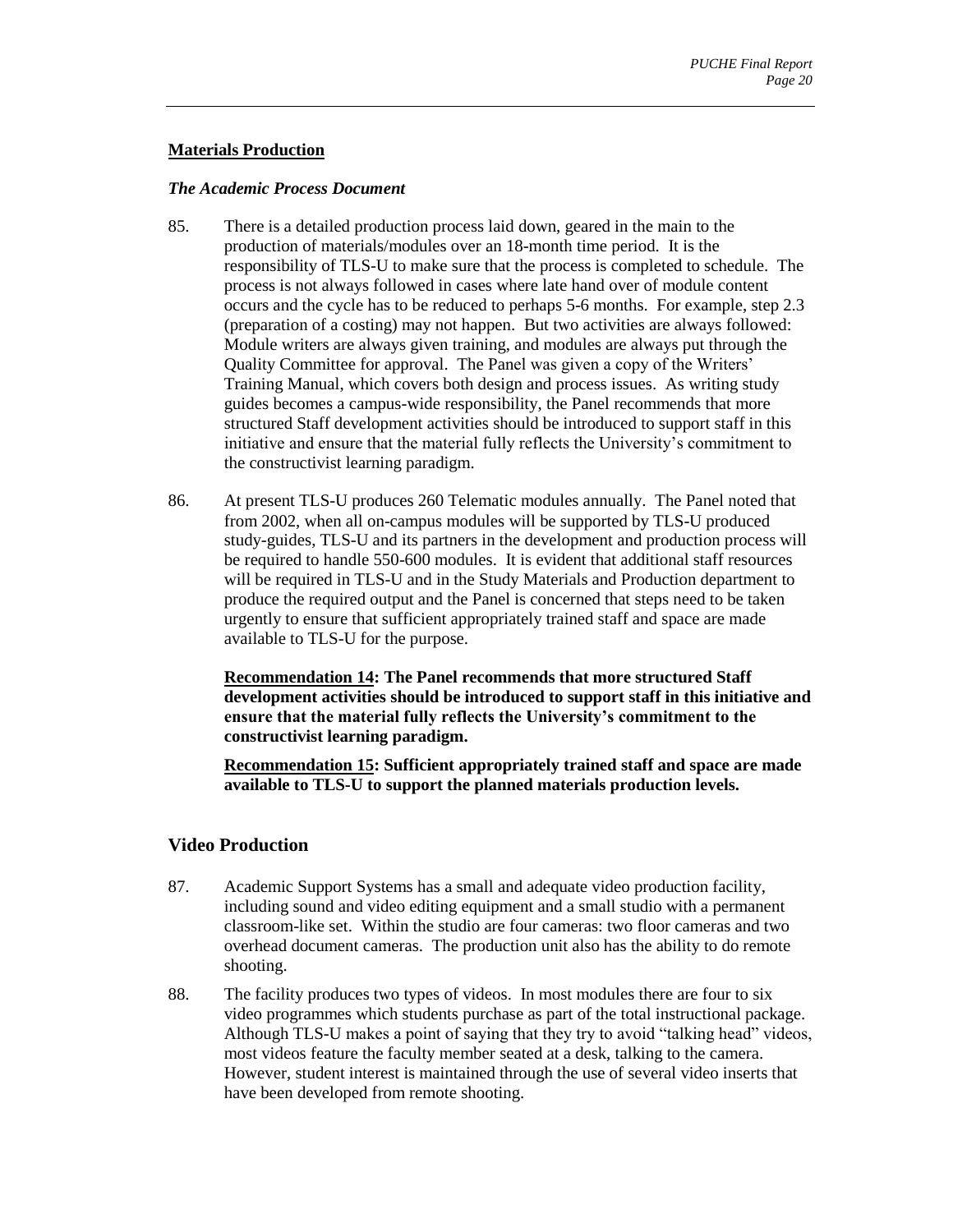- 89. Videos are totally scripted. ASS and the module developer develop the scripts jointly.
- 90. The video unit also produces facilitator videos, which are intended to be shown at contact sessions at study centres. These are produced throughout each semester and are designed to provide students with particular explanations and exercises. Content is developed from the general needs and problems identified through the grading of student assignments. From data gathered in discussion with students, it appears that they are happy with and appreciate the inclusion of videos as part of their modules.
- 91. The Panel members reviewed approximately ten minutes of a sample video. It appeared to have adequate production values for an instructional video.
- 92. Prior to TLS, there was only a single person involved in video production in PUCHE. The staff has grown significantly in the past few years, largely through funding provided from work from TLS programmes. Since the video production unit is expected to generate its own funding, without the TLS business the manager believes the production unit would probably not exist
- 93. In sum, the Panel feels that the video production facilities are quite adequate; that the products seem educationally sound, and that the relationship between the Video production unit and TLS-U is good.

## <span id="page-22-0"></span>**Graphics**

94. This section also has a good working relationship with TLS-U. A major concern to both areas is that the graphics section must generate its own funds. This causes problems of prioritisation of work internal or external to the University and subsequent delays in the completion of some TLS materials. Now that TLS-U has become a major client of the graphics section this issue should be addressed. **Recommendation 16: The prioritisation of TLS materials within the Graphics section needs to be addressed.** 

## <span id="page-22-1"></span>**The Quality Committee**

95. In the last 2 years, since the system was set up, no modules have been produced without the prior approval of the Quality Committee. This committee consists of the Head of Academic Support Services, the Instructor Designer who was responsible for the module, and an academic member of the faculty concerned who is not the module author. The Quality Committee has at times refused to approve all materials or sections of the materials making up a module. In the judgement of some of those we spoke to, some older modules still in presentation would probably not get Quality Committee approval now, were they to go through the QC system. The Panel applauds the University's commitment to quality manifested in this procedure but warns that time pressures may erode its usefulness and lead to a rather perfunctory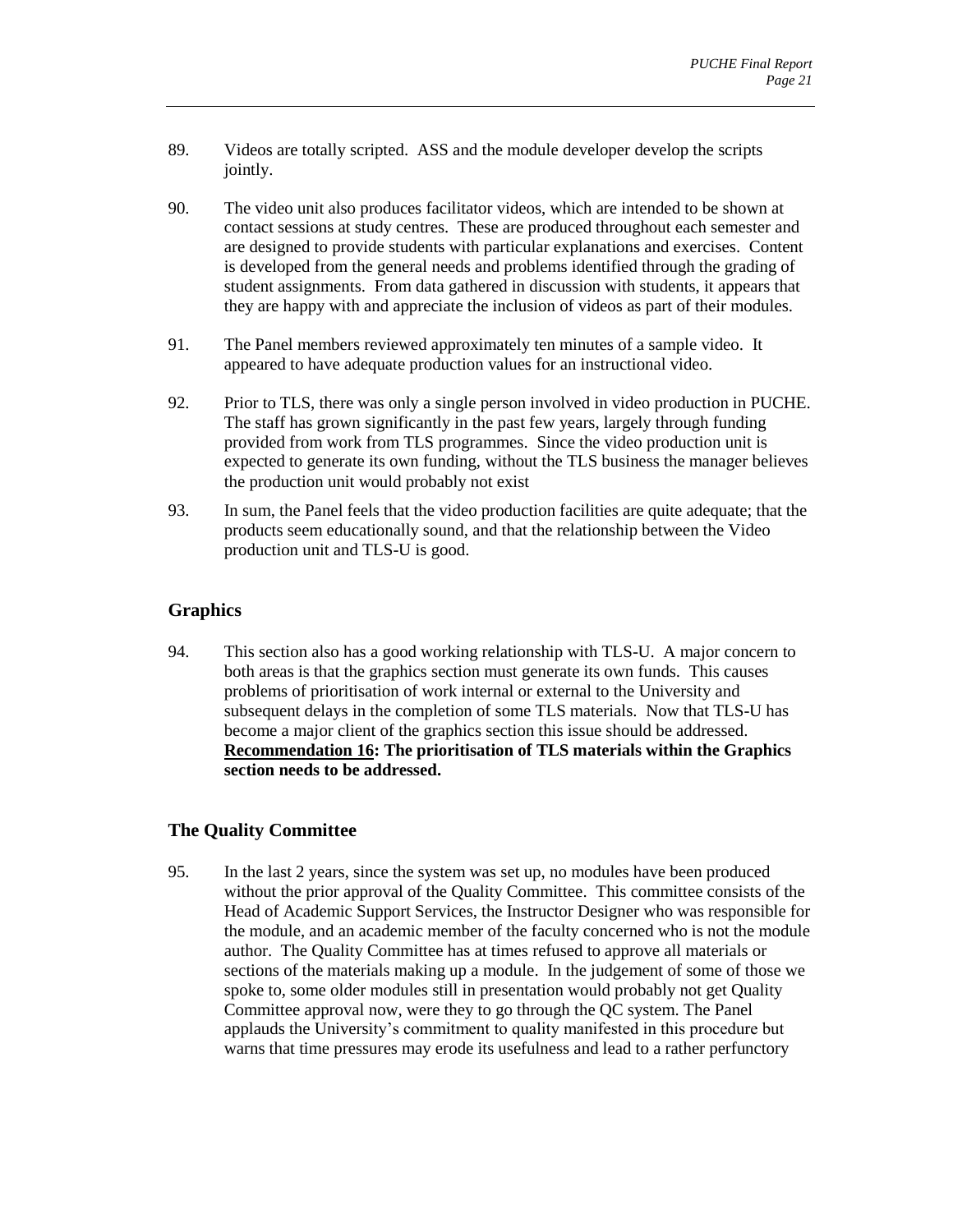'rubber-stamping' response. As understanding of the new learning paradigm and acceptance of the convergence between on- and off-campus modes becomes more widespread throughout the University, one would wish to see Faculties take more responsibility for assuring both the quality of the content and the timeliness of its preproduction delivery.

## <span id="page-23-0"></span>**Production Delays and Bottlenecks**

- 96. The Panel found the Production process to be adequate though not leading edge. A number of causes were identified for production delays in the present system:
	- Sometimes the Study Materials and Production unit is unaware that a module is being created which means that Instructional Design and other inputs can not be made until late in the day, and approval may then be withheld because of design faults
	- Academic writers may be overworked or fail to prioritise development in ways enabling them to keep to the schedule
	- The fact that there are only three Instructional Designers means that there have been delays between authors submitting their drafts, and the designers looking at them, in one case as long as three months. The target is a 5 working day turn-round. The Panel believes that the Instructional design capacity of the University needs to be strengthened by the appointment of additional staff. We recommend consideration of the appointment of an Educational Technology specialist to provide support/advice on the application of the latest technologies.
	- Insufficient graphic design staff are employed in the Study Materials and Production department to support design and production of the module production load
	- The Quality Committee may refuse to approve materials for production leading to delay
	- Academics are able to prescribe additional readings in mid-semester, requiring additional mailings.
	- The self-financing imperative of the Graphics Unit leads it to prioritise income-generating projects at the expense of TLS modules.
	- The printing process is labour intensive. It could be rationalized and streamlined. One suggestion in this regard would be for the printed study material to be delivered to the students in shrink-wrapped packages ready for insertion in the binders rather than being delivered ready for students' use.
- 97. The Panel learned that in the current semester, a number of programmes had late materials requiring additional and costly mailings (though these costs were now passed back to the Schools in an effort to discourage late mailings). Students would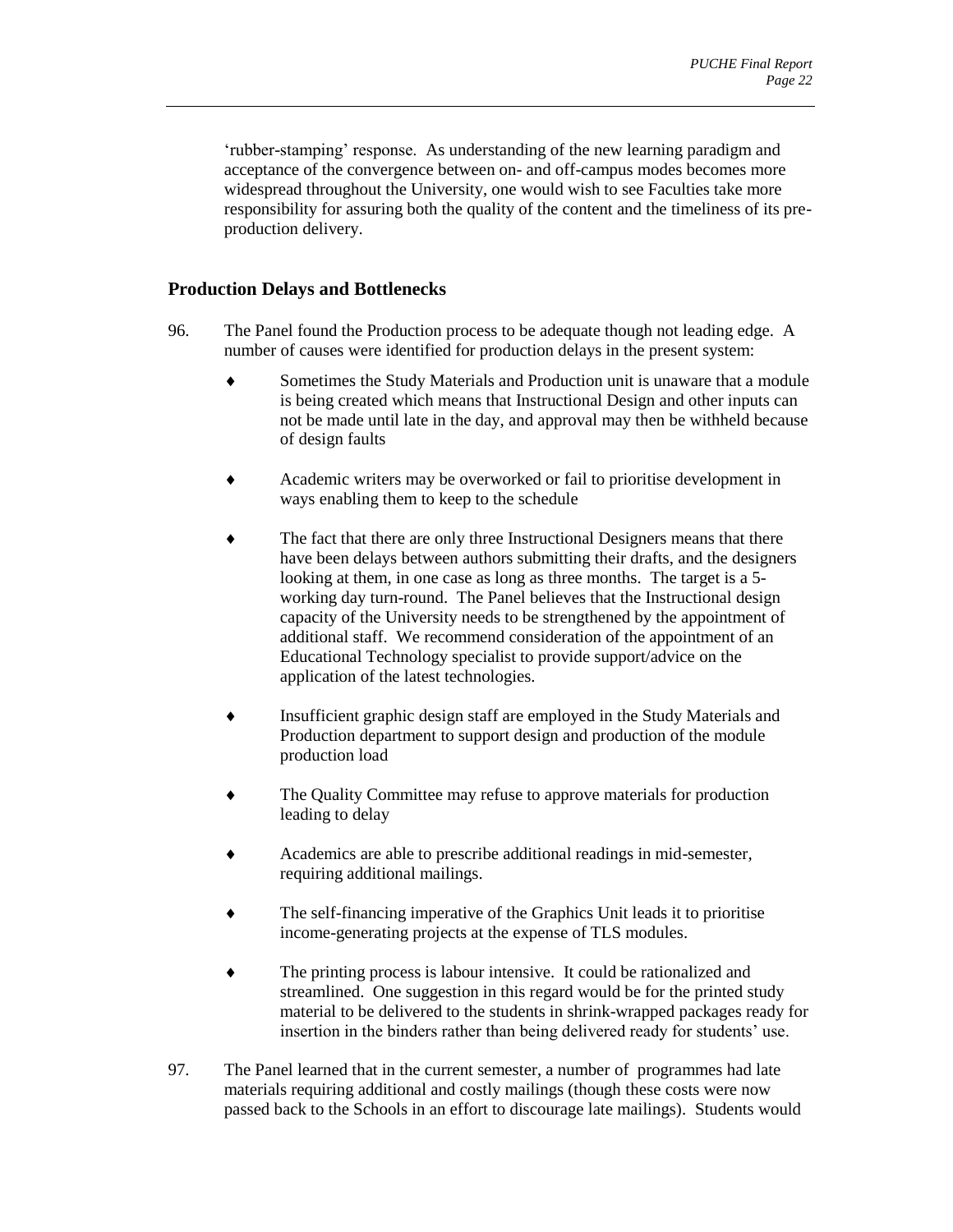not necessarily know when they received the first mailing what was missing, nor when the missing elements were likely to come.

98. Late materials/mailings is perhaps the biggest service failure in this area. Resource shortages (staffing) appear to be the major impediment internally to solving the problem.

**Recommendation 17: Steps need to be taken to address the causes of production delays, with a view to minimising them.** 

#### <span id="page-24-0"></span>**Failure to deliver materials to students on time**

- 99. Materials distribution has been outsourced to Technikon SA (TSA) since the beginning of the 2001 academic year. For students who register on time, the current materials dispatch system works well. Nevertheless, the Panel established that even when the production process had been successfully completed to schedule, there were occasions when students and facilitators did not receive their materials before the semester began. Provided students registered by the registration cut-off date there was just time to get materials to them by the start date for the module, even in remote study centres where delivery takes from 8-10 days, unless the materials were textbooks where sufficient numbers were not in stock. However, many students register after the cut-off date – usually for financial reasons (late payment of fees) and the University allows this to happen, arguing that this maintains the openness of the system. In these circumstances it could be up to 4-6 weeks after the start of the module that materials were sent out.
- 100. As late delivery of materials is a major source of student and faculty complaint, TLS-U needs to find ways of managing student expectations in this regard. The Panel were told that TLS-U does advise students about registration timetables and the implications of the late delivery of materials on their study schedule and in many cases the late registration is of the student's own choice. Unless TLS-U takes a hard line on registration cut-off dates, or takes steps to re-engineer the time-consuming application and registration processes which feature multiple hand-offs between the applicant, TLS-U and the Faculty and which build in delays, this is likely to be an ongoing problem which they and their customers will have to live with.
- 101. The Panel noted that delivery problems caused by different factors were a feature of the early days of the TLS programmes. Since such problems are a major source of student complaints, they tend to be remembered by different stakeholder groups and to influence opinion about the TLS programmes long after they have been solved.

**Recommendation 18: More emphasis should be placed on notifying students that a consequence of late registration will be the late delivery of materials, which in a paced system of study will cause them difficulties.** 

#### <span id="page-24-1"></span>**Student Support**

102. TLS's student support system is the key factor which distinguishes the TLS learning model from many Distance Education programmes. In the model, the resource-based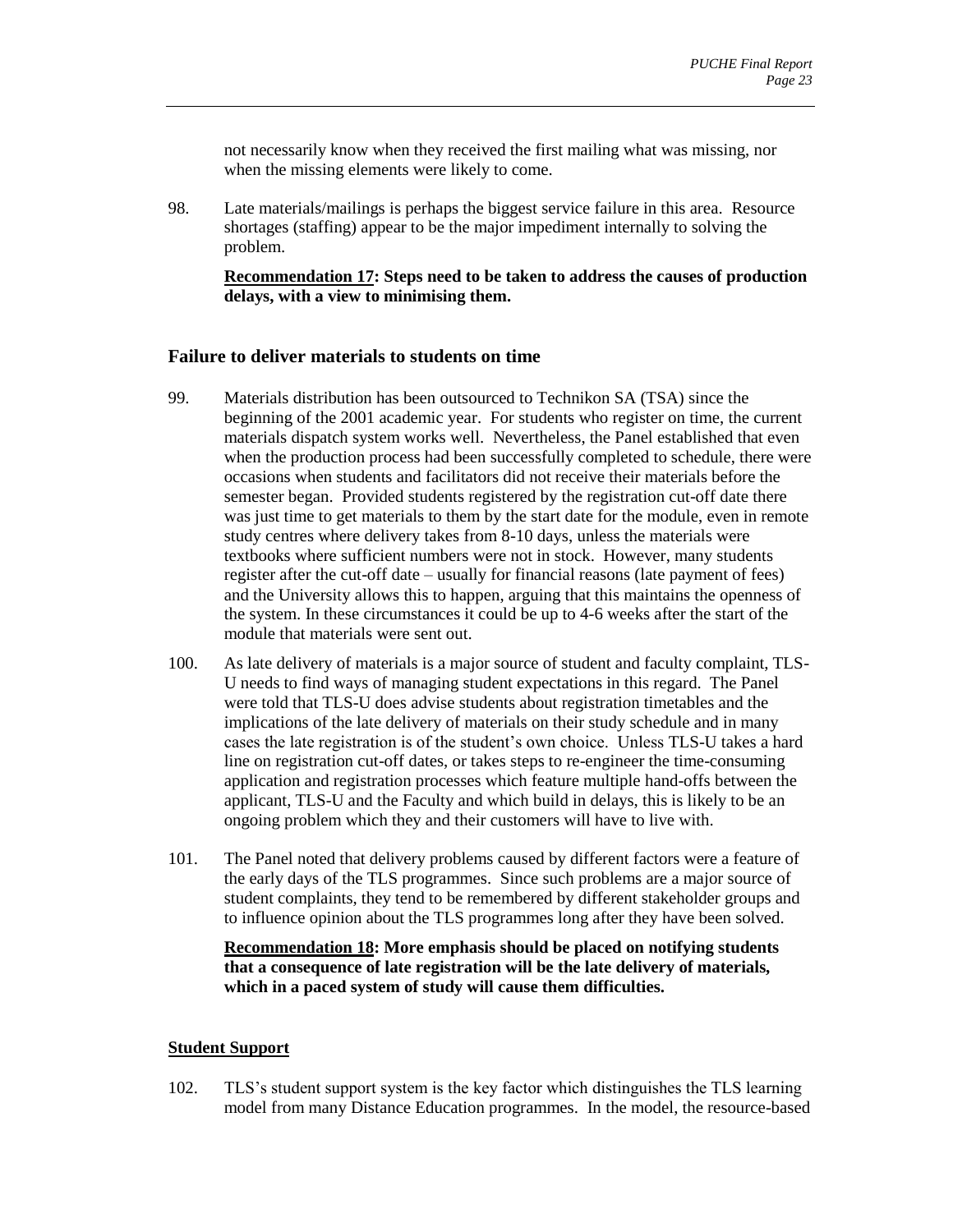interactive study guides provide the medium for content delivery, while 52 decentralized study centres countrywide and on campus (at Potchefstroom and the Vaal Triangle) provide an opportunity for students to meet together to watch interactive video presentations, have group discussions, write tests and submit assignments under the guidance of study centre-based subject specialist facilitators. All study centres are screened before being contracted for use to ensure that they meet TLS requirements in terms of teaching equipment, student safety and accessibility by public transport. A faculty member accompanied by a member of TLS staff visits the centres twice a year. The visit results in a comprehensive report with feedback to the Centre. The Panel endorses the importance of the provision of good study facilities in the continuing success of the programme and applauds TLS-U and the University for the concern for the quality of its provision reflected in the inspection visit procedures.

## <span id="page-25-0"></span>**Facilitators**

- 103. There appears to be no difficulty in recruiting qualified facilitators. Around 500 facilitators are currently employed in all of the TLS programmes. The Panel learned that facilitators are appointed based upon their qualifications and experience after scrutiny of CVs and telephone interviews. We believe that facilitators play a vital role in ensuring the success of the TLS student support model, and suggest that the University could do more to nurture and develop them as part of the University academic community. One suggestion would be to establish regional/telephone conference groupings of facilitators for the purpose of training and ongoing networking, sharing of good practice, mutual support etc. We note that in some programmes, the academic staff on the Potchefstroom campus also act as facilitators, and feel that this is a very useful way for them to keep in touch with the needs of the distance learners.
- 104. While facilitator appointments are a faculty responsibility, we are unsure whether there is required systematic ongoing contact between the facilitators appointed to a particular module and the responsible Academic Programme Manager, or whether facilitator management is seen as a TLS-U responsibility. We believe that it is desirable that a mentoring role for the academic programme manager should be built into the system.
- 105. Despite information provided by TLS-U, some first year students whom the Panel met did not clearly understand the role of the facilitator, and expected to be 'taught' i.e. lectured to by them. Nevertheless student feedback indicates that they perceive facilitators to be essential to their success and that they are much valued.
- 106. As facilitators themselves may also not be familiar with the new constructivistlearning paradigm, there is a specific need for facilitator training in the expectations of their role at different levels. This is particularly important in post-graduate programmes.
- 107. The Panel was informed that central academic staff rather than the facilitators mark students' assignments on the MBA. While the Panel noted that other MBA programmes in South Africa may use this model, it felt that it might undermine the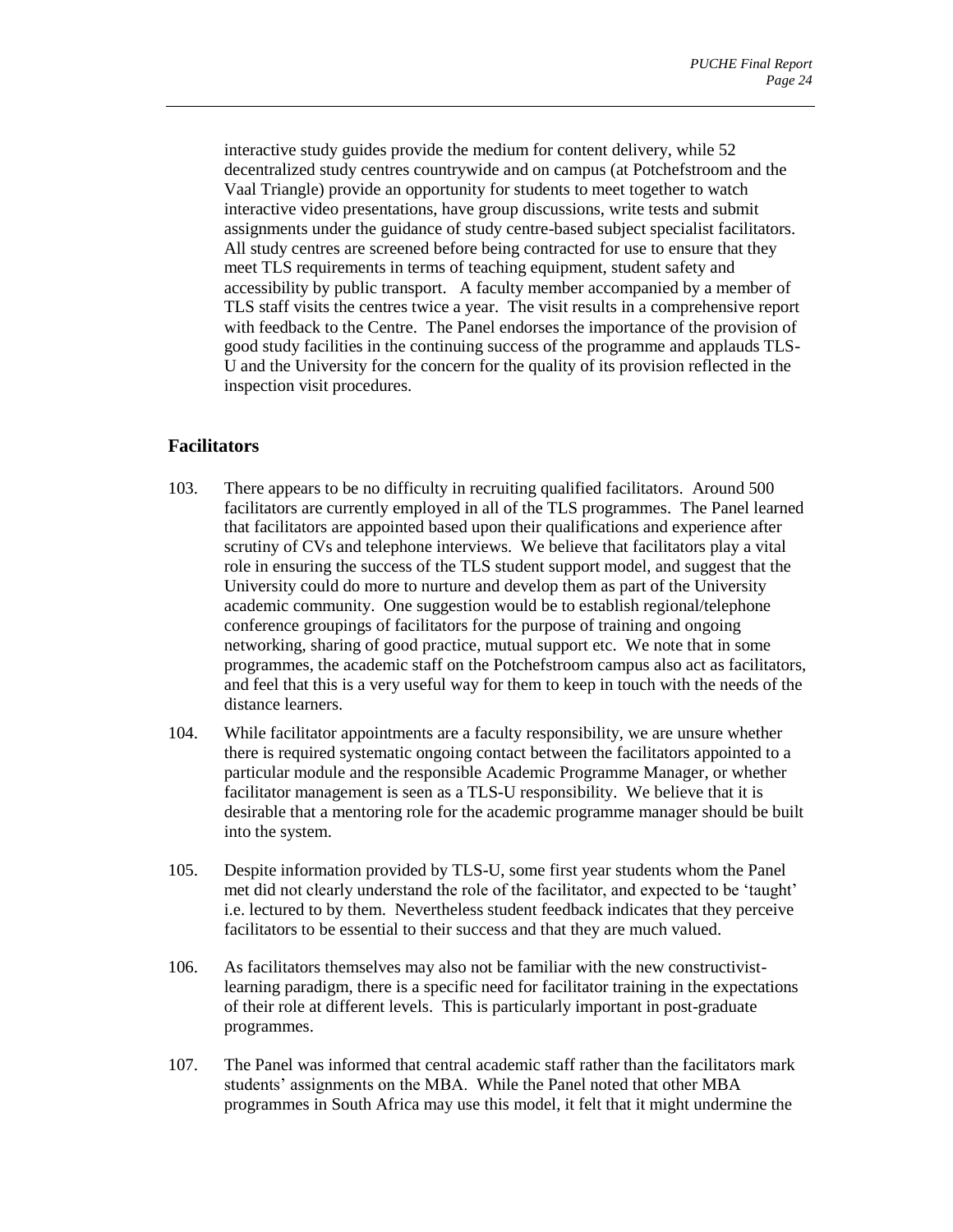integrity of the PUCHE model of student support by detracting from facilitators' knowledge and understanding of individual students, undermining their status in students' eyes and prolonging turn-round times while increasing the work load of central academic staff. We understand that the decision to make marking a central academic responsibility was related to the wide variation in marks awarded by facilitators on the MBA programme in the past, but would suggest that the University investigate the training, monitoring and standardization mechanisms which are used in the UKOU and in the OUHK to overcome this problem with a view to reinstating the role of facilitators as markers of assignments.

108. Although some guidance is given to students in each unit on how to study, we believe this should not stand alone. There is a role for facilitators to help students to develop study skills and become autonomous learners. Special material may need to be developed to support them in this activity.

**Recommendation 19: The University should nurture and develop facilitators as part of the University academic community. One possibility would be to establish regional/telephone conference groupings of facilitators for the purpose of enhancing training and ongoing networking, sharing of good practice, mutual support etc.** 

**Recommendation 20: It is desirable that, in respect of facilitators, a mentoring role for the academic programme manager should be built into the system.** 

**Recommendation 21: There is a specific need for facilitator training in the expectations of their role at different levels.** 

**Recommendation 22: Ways should be developed to inform students comprehensively about what they can expect of a facilitator.** 

**Recommendation 23: We suggest that the University consider whether it is necessary for central academic staff to mark the assignments of TLS contact students, or whether, with suitable moderating and standardization mechanisms, this task could be given to the facilitators.** 

#### <span id="page-26-0"></span>**Student Expectations**

109. TLS identifies three distinct groups of students who may take their modules (see footnote 1). There are full time students on campus that may take TLS modules, learners (the majority of TLS students) who are attached to study centres and attend contact sessions, and remote students whose geographical isolation prevents them from attending any contact sessions at a study centre. It should be noted that, because of the need for a face-to-face element, the Nursing programme is available for contact sessions at study centres only. The Panel identified a sub-group of learners who fall between the last two groups. They are students who are assigned to a study centre but are taking modules where there is not a critical mass of students to justify the appointment of a facilitator for the particular module at that centre. In this case a study centre coordinator is employed to attend the scheduled contact sessions and play the video for the students. Students we spoke to who had experienced this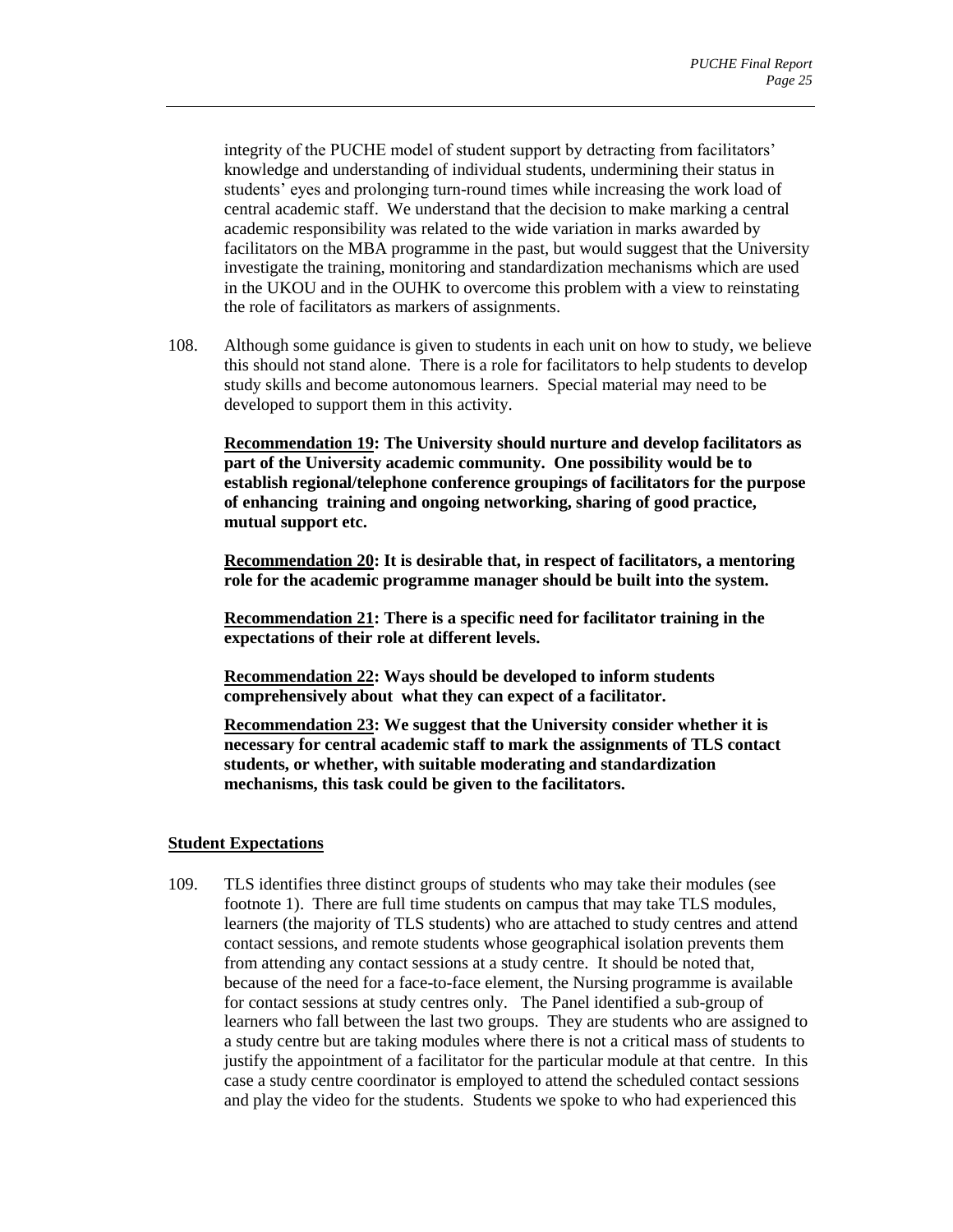phenomenon felt that they were receiving an inferior service to those students who happened to be in more popular programmes or to live in more heavily populated areas. This is part of the larger issue of managing student expectations which needs to be addressed.

110. In the short term we would recommend that TLS needs to assure that students for whom the University cannot provide a facilitator at a particular study centre are informed that this is the case so that they can make an informed decision about whether to attend what will then become a video-supported study group or to elect to travel further to attend contact sessions at another centre. In the longer term we believe that TLS should investigate the provision of access to facilitator support through technological means (e.g. via audio or video-conferencing, or e-mail link at the study centre) for such learners. Although students can theoretically call the central academics to discuss their problems, in reality, the students whom the Panel met said that they did not feel so empowered.

**Recommendation 24: There is an overall need to manage more effectively student expectations of what they will receive in the way of services from the University. This includes among other things (see references elsewhere) the circumstances in which they can expect to have a facilitator support their learning, and the circumstances where the only face-to-face support they will get will be from a module coordinator. The roles of both of these functionaries should be spelt out clearly as part of the initial orientation process.** 

## <span id="page-27-0"></span>**Handling student queries and complaints**

- 111. Managing the student/university interface is a key activity of TLS-U. It is handled by the Department of Academic Administration of TLS headed by a Deputy Director, Academic Administration who reports both to the Director of Academic Administration of the University and to the Chief Director of TLS-U. In this way, the procedures of TLS are kept in line with those of the central administration, and wherever possible, as in the case of examinations and fee payments, core processes are handled centrally. Four Administrative coordinators in TLS-U are responsible for coordinating all aspects of the academic administration of specified TLS programmes and providing administrative support to students "from application to graduation".
- 112. Responsibility for responding to students' queries and complaints rests with teams of advisors under the Administrative coordinators. If frontline TLS-U staff cannot deal with queries of an academic nature, they are referred to academic schools. Unfortunately there is at present no mechanism to trace whether such queries have been successfully resolved. This is clearly a potential source of tension between TLS-U and the Faculties. The Panel suggests that an Automated computer-based query tracking system such as the one used by Athabasca University in Canada could usefully be acquired and implemented to address this problem.
- 113. TLS-U prides itself on offering a one-stop back office service that is just a click or a call away from even the most remote student. Its ability to live up to its promise is compromised by the fact that the majority of the frontline advisory staff are employed on temporary contracts and are therefore subject to high staff turnover (5. 7% per month in the period Sep 99 – Jun 01). Other constraints include lack of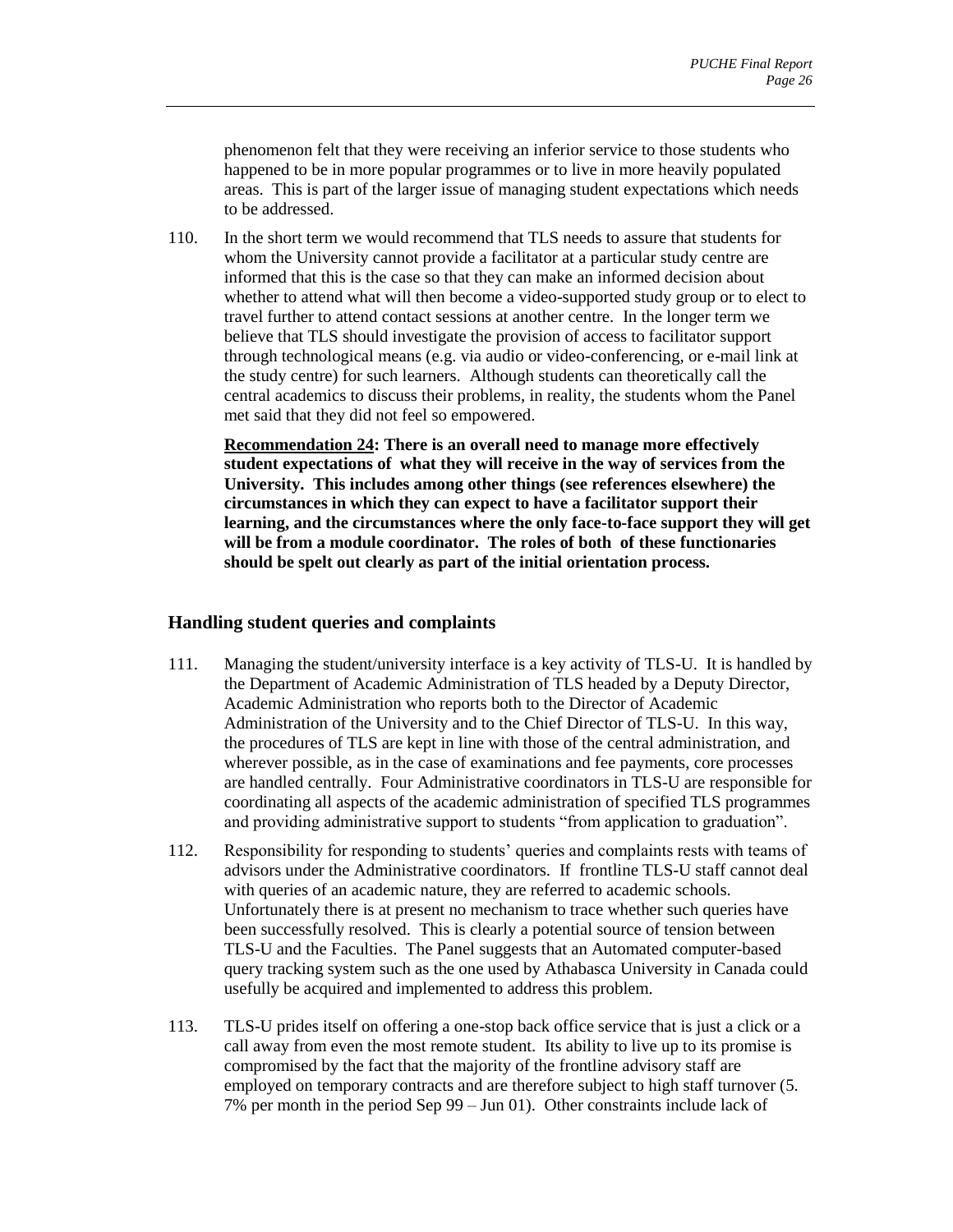space, leading to a poor working environment, limited access to training opportunities and lack of state of the art technological support. A major weakness in TLS procedures comes from an inability to track student telephone contacts. TLS-U has identified the need to install some form of customer relations software (CRM). However, the current telephone facilities are quite dated and could not accommodate CRM software. If the present switchboard were replaced, TLS could introduce an automated telephone enquiry service which could be used by students to seek answers to commonly asked questions on a 24 hour basis. The Panel learned that nothing is planned in this regard until at least 2003.

- 114. The TLS technology requirements also include access to networked printing and scanning facilities, an integrated fax server system, a good electronic document management system, and better web-based enquiries, registration and browser control facilities. Such facilities would in turn reduce the need for so much reliance on human resources. We were told that some of these facilities like networked printing and scanning facilities are already in use and an integrated fax server system will come into operation from the beginning of 2002.
- 115. Computing support to TLS-U is provided by ITS. It is currently assisting TLS-U to establish a new fax routing system to cut down on time and use of paper. Although ITS delivers a good service to TLS-U in maintenance of existing facilities, the Panel noted that ITS did not yet see its role as a proactive one with regard to TLS's needs. This is a problem because TLS-U wants and needs assistance in developing more efficient ways of applying technology to its operations

**Recommendation 25: The University should give serious consideration to the needs of technology supported learning for TLS-U as it develops its Technology plan.** 

**Recommendation 26: A mechanism that automatically records the receipt of student queries, where the queries have been sent for resolution, and whether or not they have been answered, is urgently needed.** 

**Recommendation 27: TLS-U needs to be adequately resourced to support students in an appropriate way. In particular, there is a need for a much higher proportion of the staff to be on permanent contract.** 

**Recommendation 28: Ideally when systems development resources can be made available, the current separation of TLS-U and Central student administrative systems will end and the two systems will be merged. The Panel are concerned however that the current excellent flexibility of response and awareness of the needs of off-campus learners that characterises TLS-U may be lost if this merger of systems were to take place before such redevelopment of systems has taken place.** 

#### <span id="page-28-0"></span>**Financial control**

116. TLS-U in cooperation with staff in the Finance Department have developed a relatively simple financial forecasting model that enables the University and TLS-U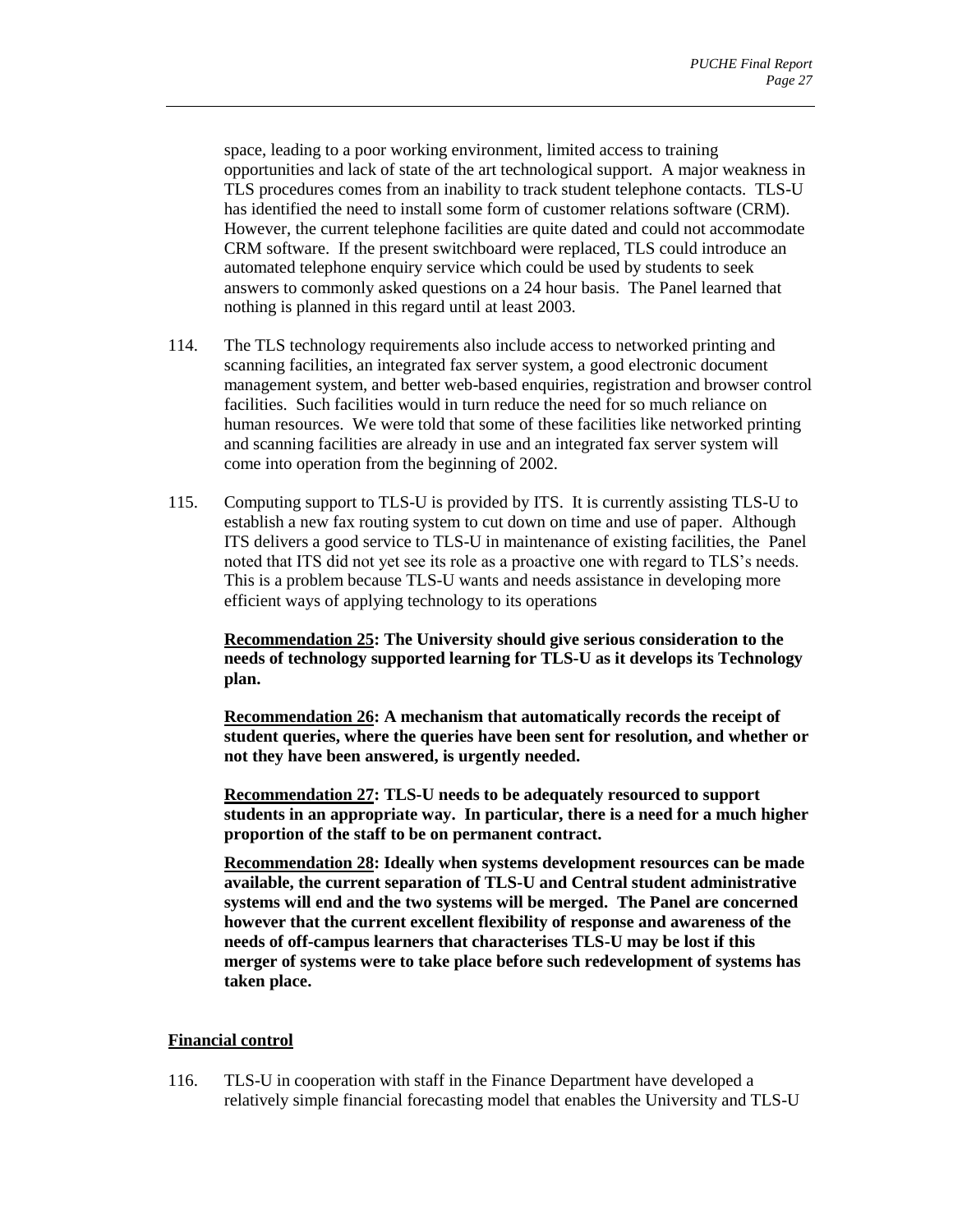to model the effect on 'profitability' – both overall and in respect of individual programmes – of changes in student numbers, fees, and costs. This model is in the Panel's opinion well constructed, and provides all parties with a useful planning tool.

## <span id="page-29-0"></span>**TLS AND THE WIDER UNIVERSITY**

- 117. The TLS-U personnel are a competent, hardworking and enthusiastic group. The Panel had evidence of an internalised quality culture in which ideas for improvement in services were solicited from staff at all levels and supported by the management. As part of the preparation for the review visit, the unit conducted a self-evaluation survey. The results were presented to the Panel during the visit and the Panel's analysis is attached at Appendix 2.
- 118. The unit is well-managed and there is a good working atmosphere, notwithstanding physical discomforts created by an evident lack of space and the pressures created by an extremely heavy workload. The services offered are much valued by many students and staff. However, we share the view frequently expressed to us during the visit that one of the major difficulties in TLS-U is caused by its use of large numbers of temporary staff.
- 119. Both the University and TLS-U recognise the difficulty in delivering a consistent service caused by the inevitable high turnover of such staff. Faculties clearly recognise the problem and are sympathetic towards TLS-U but the turnover has a direct impact on the faculties and they rightly complain about the fact that the turnover of advisers can lead to the need to constantly re-induct new staff, particularly during times of severe operational pressure.
- 120. While we are very conscious that our brief was to investigate TLS-U and to advise on its future development, we are equally clear that it is impossible to discuss TLS-U staffing without reference to the wider University environment. We are very grateful to the University for facilitating our access to the senior management group and other key players on campus and for their frank responses to our questions during the review exercise.
- 121. One overriding theme has emerged throughout the visit. After seven years, notwithstanding the fact that the programme provides opportunities for the University to contribute to the massification of higher education, that it accounts for a large proportion of academic staff time, and that from 2002 campus-based students will also use similar study guides to TLS study guides, TLS continues to be referred to as if it had not yet established its credentials as an integral and permanent part of the University's academic structure:
- 122. This insecurity might also be due to the uncertainty surrounding the implementation of the recommendations *National Plan on Higher Education* in relation to the provision of distance education. The consequences of this are that the University is reluctant to commit resources in terms of personnel and space. Programmes are selected for inclusion in the TLS portfolio on a voluntary basis by the School and Faculty concerned and not as a result of strategic planning on the part of the Management Committee.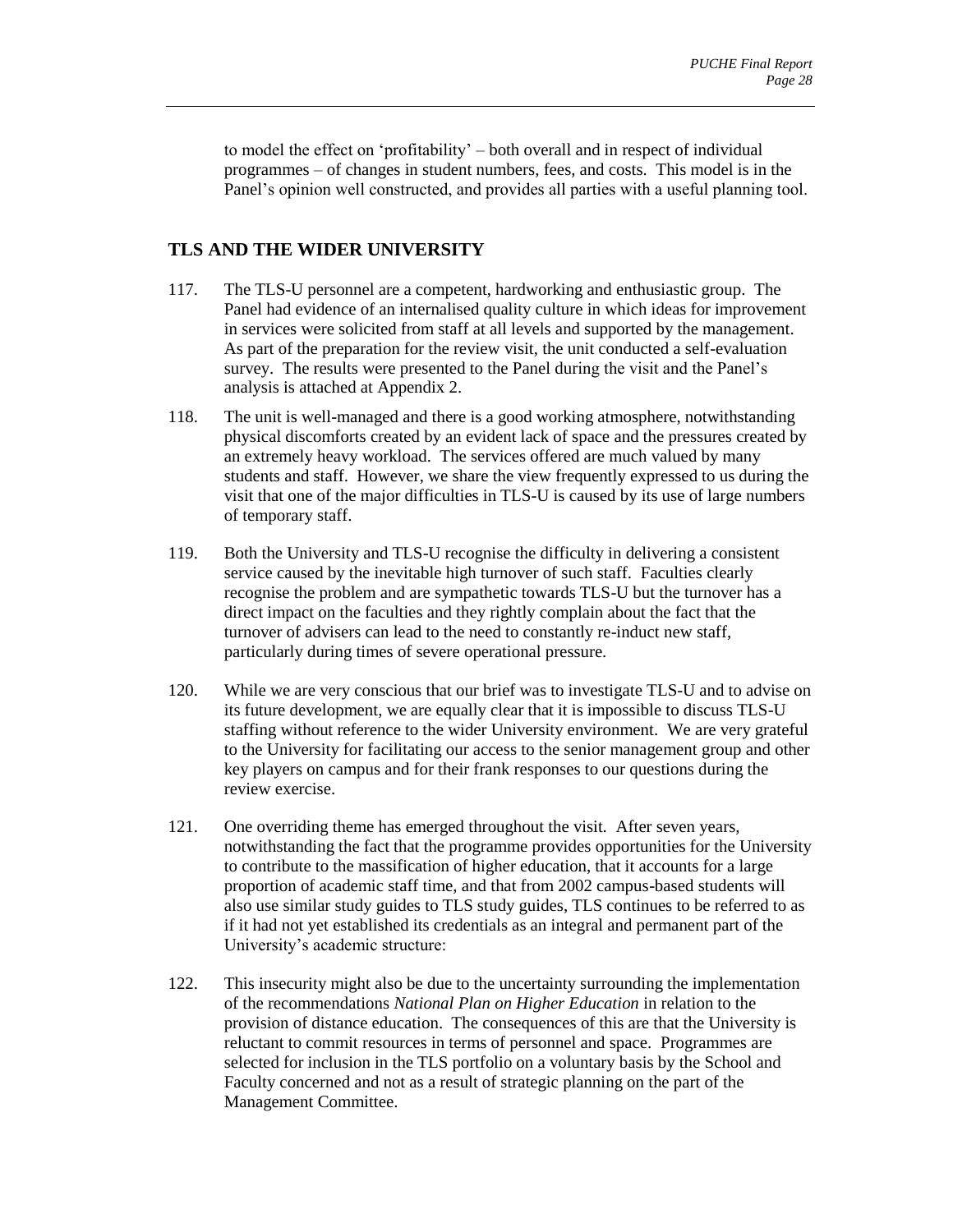- 123. In 1998 the Senate approved a policy that effectively committed the University to a flexible learning approach. If the University is really serious about the transformation from teaching to learning and participation in the e-revolution (and the March 2000 Strategy and business plan for implementing the virtual aspects of flexible learning at PUCHE suggest that it is) then it should begin to allocate resources towards these priorities. This must surely involve the institutionalisation of the expertise and resources currently residing in TLS-U.
- 124. The Panel wishes to make it clear that it is not suggesting the establishment of what we have heard described as a "third campus", rather a transformation of teaching and learning at the two campuses at PUCHE and the Vaal Triangle using TLS as a catalyst for change. Failure to make this transformation will in effect mean that PUCHE would continue to be a University on the early  $20<sup>th</sup>$  century model.

**Recommendation 29: The University needs to establish the permanency of the technology supported learning model of TLS and address the problems caused in the TLS-U by the current high proportion of staff on temporary contracts. Permanent positions need to be established and existing staff transferred to such positions, in order to reduce the current high level of staff turnover suffered by the unit.** 

#### <span id="page-30-0"></span>**A comment on institutional structures**

- 125. The TLS-U appears to the Panel to have the potential to act as a catalyst for the changes indicated above in the wider University context. As we have indicated, a major outcome of this would be a pedagogic revolution that would result in the adoption of autonomous and constructivist learning approaches across the University as a whole. This will require changes to the way in which academic staff approach teaching on-campus, and hence changes to the roles of academic staff. The latter would identify and, where appropriate, prepare learning materials for use by students, as well as facilitating student learning through the encouragement of a rich dialogic and constructivist environment around a learning system focused on technologies (particularly the computer and the Internet) and face-to-face interactive learning sessions.
- 126. We understand that the University intends to mainstream technology supported learning across all programmes. Had the application of this approach already been widespread, the Panel would undoubtedly have recommended structural changes that would result in the immediate and full integration of TLS-U's production and administrative functions within central University structures.
- 127. Certain functions that are undertaken by TLS-U on behalf of off-campus students, and that have no counterpart in the on-campus programme, would still need to be done, of course , and their location determined.
- 128. However, on the basis of our visit, we have concluded that the University's adoption of modern pedagogic practice is not yet fully complete and that the University's existing structures and procedures are in a number of respects unfitted to support either the existing TLS-U (necessitating parallel systems) or to support the pedagogic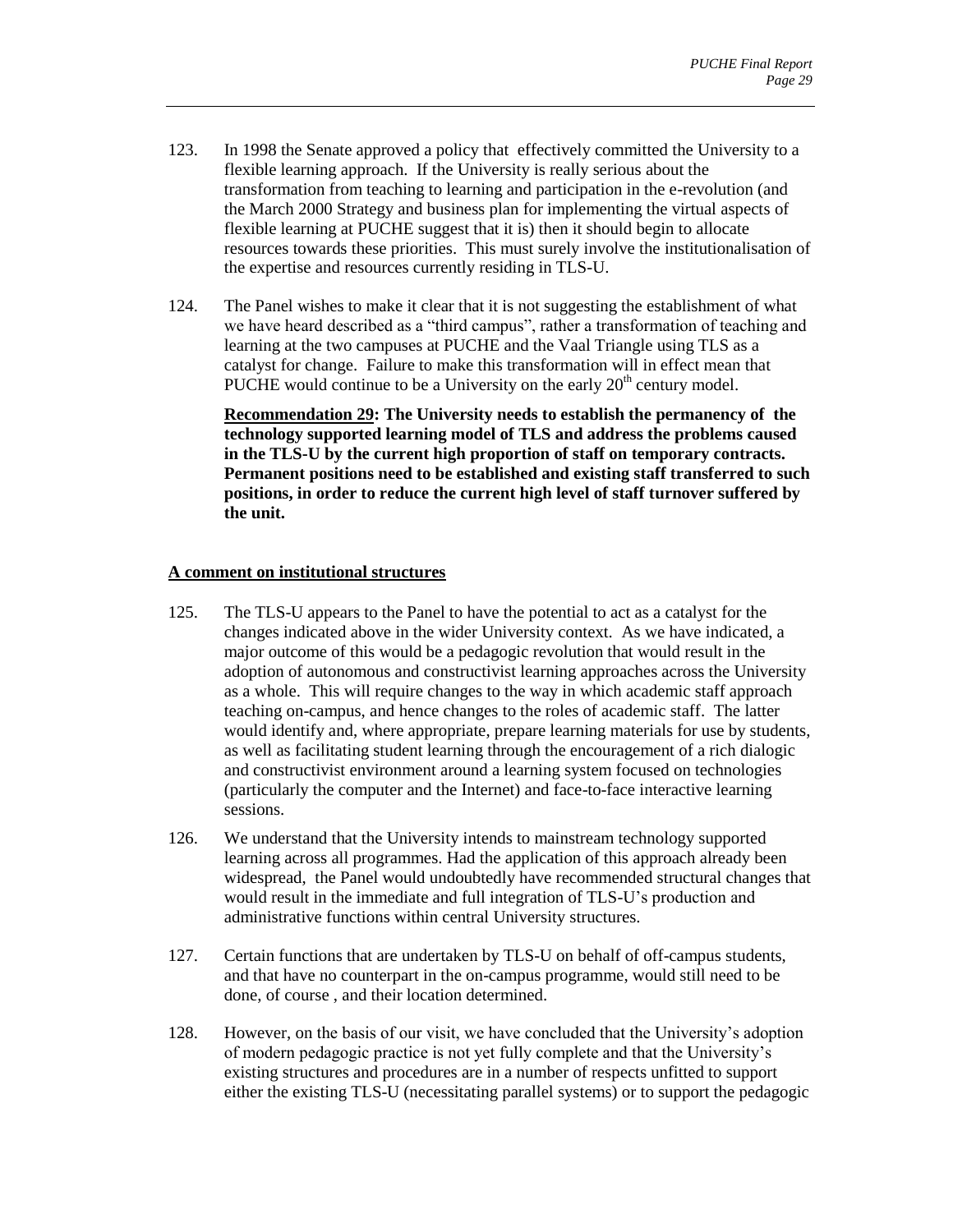changes that we believe to be necessary. A major revamping of the University's current administrative systems, accompanied by an extensive staff development programme for both academic and administrative staff would be required to enable them to respond flexibly to the needs of flexible learners.

- 129. In these circumstances we came to the conclusion that pending completion of the transformation that has been embarked upon, TLS-U should remain structurally independent though, of course , linked to, the rest of the University's administrative functions.
- 130. We also concluded that the best interests of TLS-U and the University's technologysupported learning programme would be met by retaining the existing TLS-U structure while providing the human and technological resources to enable them to constantly improve their performance in providing services to students and to Faculties and Schools.

**Recommendation 30: In the immediate term, and pending change in the University, there should be no major reorganisation of TLS-U.**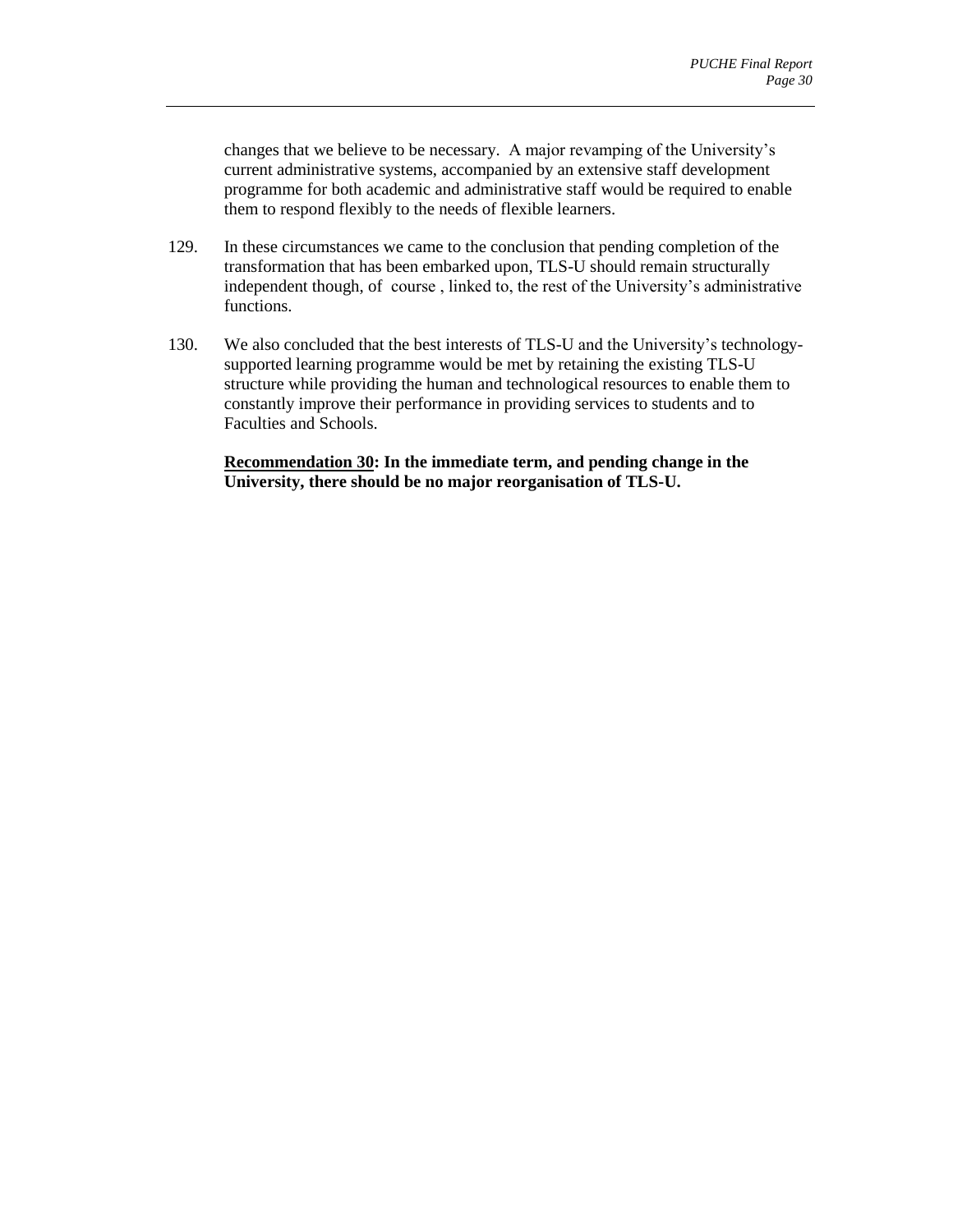# **PROPOSED PROGRAMME - COL VISIT (20 - 27 October 2001)**

| <b>DATE</b> | <b>TIME</b>   | <b>ACTIVITY</b>                                     | <b>COL INVOLVEMENT</b> | <b>VENUE</b>                  | <b>HOST</b>                                                             |
|-------------|---------------|-----------------------------------------------------|------------------------|-------------------------------|-------------------------------------------------------------------------|
| Sat 20 Oct  | 07h25         | Prof Rumble arrives                                 | Prof Rumble (GR)       | JHB International Airp        |                                                                         |
|             | 14h40         | Prof Threlkeld arrives                              | Prof Threlkeld (BT)    | JHB International Airp        |                                                                         |
|             | 15h45         | Ms Kirkwood arrives                                 | Ms Kirkwood (JK)       | JHB International Airp        |                                                                         |
|             |               | Dinner                                              | GR, BT & JK            | Bona-Bona                     |                                                                         |
|             |               | Overnight                                           | GR, BT & JK            | Bona-Bona                     |                                                                         |
| Sun 21 Oct  | 07h25         | Ms Hope arrives                                     | Ms Hope (AH)           | Bona-Bona                     |                                                                         |
|             |               | Game Drive & Lunch                                  | GR, BT, JK & AH        | Bona-Bona                     |                                                                         |
|             | 21:15         | Potch University Choir performance                  | GR, BT, JK & AH        | Rector                        |                                                                         |
|             |               | Overnight                                           | GR, BT, JK & AH        | <b>Venter Guesthouse</b>      |                                                                         |
| Mon 22 Oct  | 07h45         | Dr Lubisi arrives                                   | Dr Lubisi (CL)         | JHB International Airp        |                                                                         |
|             | 09h00 - 10h30 | Meeting of Panel                                    | All                    | <b>TLS</b>                    | Prof Lou & Mr le Roux                                                   |
|             | 10h30 - 11h00 | Refreshments                                        | <b>All</b>             | <b>TLS</b>                    | Ms D Ackermann                                                          |
|             | 11h00-13h00   | <b>TLS Presentation</b>                             | All                    | <b>Room 159</b>               | <b>TLS</b>                                                              |
|             | 13h00 - 14h30 | Lunch                                               | All                    | Room 147                      | Proff. Viljoen, Scott, Van Niekerk,<br>CFC vd Walt, Rost, Zibi, van Wyk |
|             | 14h30 - 15h30 | Meeting - Management of University                  | All                    | <b>Board Room</b>             | Proff Albert, Van Niekerk, Zibi & Prof<br>W Scott                       |
|             | 15h30         | Leave for Vaal Triangle                             | <b>All</b>             |                               | Prof van Wyk & Mr le Roux                                               |
|             | 17h00 - 18h45 | Dinner                                              | All                    | Vaalpukke                     | Prof Prinsloo (Vice-Rector)                                             |
|             | 19h00         | ACB121 contact sessions (8 students)                | <b>All</b>             | Vanderbijlpark                | Prof van Wyk & Mr le Roux                                               |
|             | 20:00         | Return to Guesthouse                                | All                    | Venter Guesthouse             | Mr le Roux                                                              |
| Tue 23 Oct  | 09h00 - 10h30 | Focus on study material                             | BT, JK & CL            | <b>TLS</b>                    | Ms Goosen (TLS)                                                         |
|             | 09h00 - 10h30 | <b>Academic Support Services</b>                    | GR&AH                  | <b>BAS</b>                    | Dr van der Merwe, Mr Botha & Le<br>Roux                                 |
|             | 10h30 - 11h30 | Library                                             | GR & CL                | Library                       | Mr Larney                                                               |
|             | 10h30 - 11h30 | <b>Electronic Platform</b>                          | BT & JK                | <b>BAS</b>                    | Mr Botha                                                                |
|             | 11h30 - 12h00 | Public relations                                    | GR, CL & AH            | <b>Public Relations</b>       | Mr Cloete                                                               |
|             | 11h30 - 12h30 | Video Studio                                        | BT & JK                | Video Studio & Graphic Studio | Mr Geldenhuis & Ms Vreken                                               |
|             | 12h30 - 13h00 | <b>Platinum Press</b>                               | BT & JK                | <b>Cachet Park</b>            | Ms Goosen                                                               |
|             | 13h00 - 14h30 | Lunch                                               | All                    | Burgundy's                    | Ms Goosen & Ms Wernich                                                  |
|             | 14h30 - 15h00 | Focus on Facilitators                               | All                    | <b>TLS</b>                    | Ms Wernich (TLS)                                                        |
|             | 15h00 - 16h00 | Discussions with Facilitators                       | All                    | <b>TLS</b>                    | Prof I Nel, Mr Riekert, Ms Van<br>Rooyen, Ms L Wernich                  |
|             | 16h00 - 18h00 | Panel meeting                                       | All                    | <b>TLS</b>                    |                                                                         |
|             | 18h15         | Leave for Klerksdorp                                | <b>All</b>             | Klerksdorp                    | Mr Le Roux & Ms Wernich                                                 |
|             | 19h00         | MCB223 contact session (5 students)<br>(Klerksdorp) | All                    | Klerksdorp                    | Mr Le Roux & Ms Wernich                                                 |
|             | 20h00         | Return to Guesthouse                                | All                    | <b>Venter Guesthouse</b>      | Mr le Roux                                                              |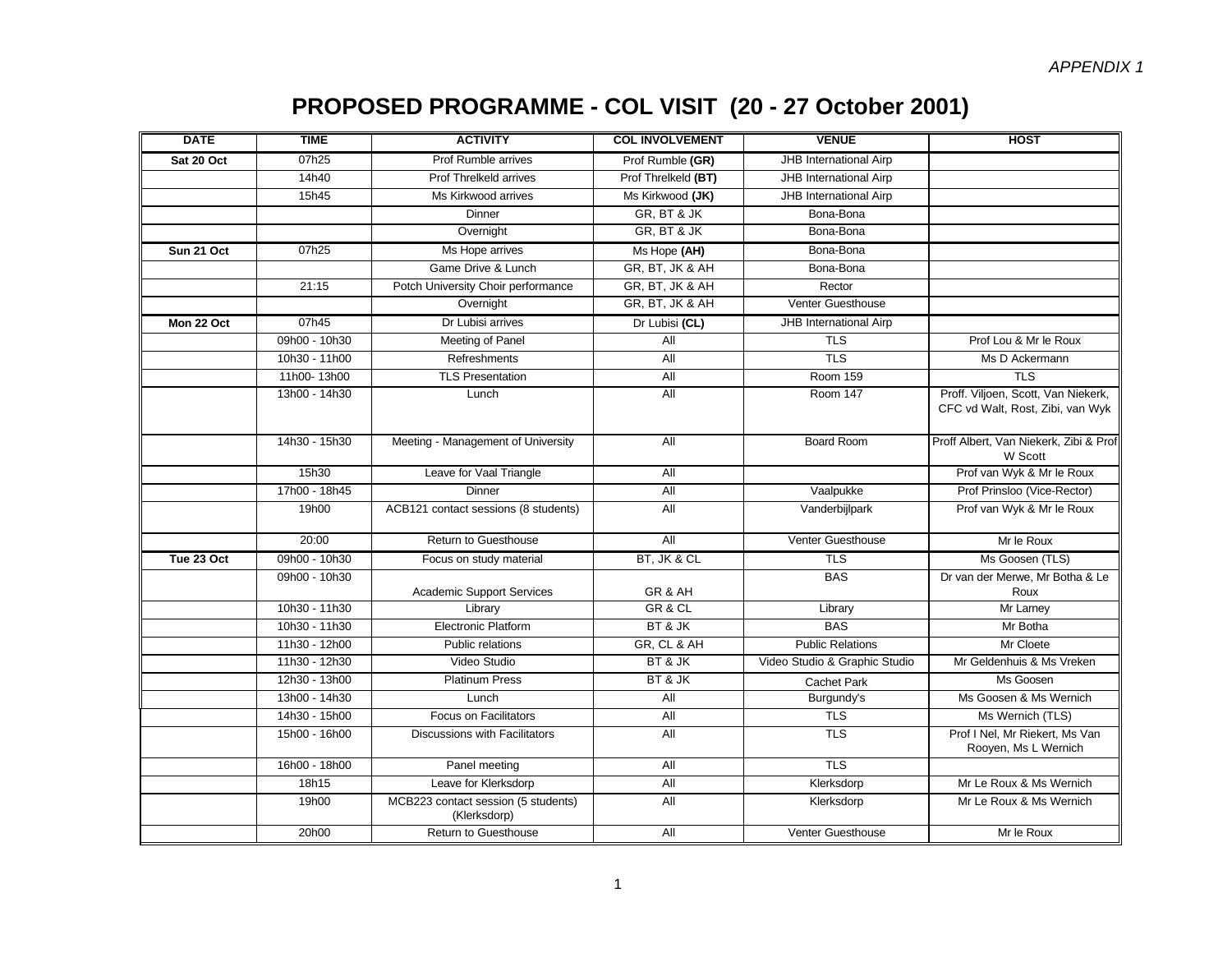| Wed 24 Oct  | 09h00 - 9h45  | Meeting with Programme Managers                         | BT, JK & CL           | TLS                           | Proff Koen, Greeff, Bisschoff, van<br>Rensburg & Dr Brink       |
|-------------|---------------|---------------------------------------------------------|-----------------------|-------------------------------|-----------------------------------------------------------------|
|             | 09h45 - 10h30 | Meeting with Developers of study material               | BT, JK & CL           | <b>TLS</b>                    | Proff Koen, Bisschoff, Pretorius, Dr<br>Brink, & Ms. Van Rooyen |
|             | 10h30 - 11h00 | Refreshments                                            | All                   | <b>TLS</b>                    | Ms D Ackermann                                                  |
|             | 11h00 - 12h00 | <b>Student Support Systems</b>                          | GR, BT, JK & CL       | <b>TLS</b>                    | Mr. Jan du Plooy                                                |
|             | 12h00 - 13h00 | TLS Research, Customer Relations                        | GR, BT, JK & CL       | <b>TLS</b>                    | Ms A Bisschoff                                                  |
|             | 13h00 - 14h30 | Lunch                                                   | All                   | <b>Dros</b>                   | Proff D de Klerk, & L van Wyk                                   |
|             | 14h30 - 15h30 | Economic & Management Sciences<br>faculties             | All                   | Prof Deon de Klerk            | Proff de Klerk & Coetzee                                        |
|             | 15h30 - 16h30 | Meeting with facilitators on campus                     | All                   | TLS                           | Dr P Lourens & other lecturers                                  |
|             | 16h30 - 17h15 | Contact students                                        | All                   | <b>TLS</b>                    | Mr Le Roux                                                      |
|             | 17h30 - 18h30 | STB122 contact session (25 students)<br>(Potchefstroom) | All                   | Potchefstroom                 | Mr le Roux                                                      |
|             | 20h00         | Dinner                                                  | All                   | Veldpotjie                    | Prof L van Wyk                                                  |
|             | 21h00         | Return to Guesthouse                                    | All                   | Venter Guesthouse             |                                                                 |
| Thur 25 Oct | 09h00 - 9h30  | Supporting personnel                                    | GR, BT, JK & CL       | <b>TLS</b>                    | Mr Cato & dept heads                                            |
|             | 09h30 - 11h00 | Exam section                                            | CL & AH               | Exam section                  | Mr Laas                                                         |
|             | 09h30 - 11h00 | Finance                                                 | <b>GR</b>             | <b>Finance Department</b>     | Ms Van Schalkwyk, de Villiers,<br>Wernich & Mr Prinsloo         |
|             | 09h30 - 11h00 | <b>Personnel Department</b>                             | BT & JK               | <b>Personnel Department</b>   | Prof C van der Watt & Ms van der<br>Merwe                       |
|             | 11h00 - 11h30 | Team Meeting (refreshments)                             | All                   | <b>TLS</b>                    | Ms D Ackermann                                                  |
|             | 11h30 - 13h00 | Information Technologies                                | BT & JK               | Information Technologies      | Mr Juyn                                                         |
|             | 13h00 - 14h30 | Lunch                                                   | All                   |                               | Prof C Reinecke (Rector)                                        |
|             | 14h30 - 16h30 | Meeting                                                 | <b>All</b>            |                               | Prof C Reinecke (Rector)                                        |
|             | 16h30 - 17h00 | System Administrator                                    | BT & JK               | <b>TLS</b>                    | Dr. Maarten Venter                                              |
|             | 19h00         | Dinner                                                  | All                   | La Provence Guesthouse        |                                                                 |
|             | 21h00         | Return to Guesthouse                                    | All                   | Venter Guesthouse             |                                                                 |
| Frid 26 Oct | 09h00 - 13h00 | <b>Team Meeting</b>                                     | All                   | TLS                           | Mr Larney                                                       |
|             | 13h00 - 14h00 | Lunch                                                   | All                   | <b>TLS staff</b>              | Ms D Ackermann                                                  |
|             | 14h00 - 16h00 | <b>Report Session</b>                                   | <b>All</b>            | $\overline{TLS}$              | Prof L van Wyk                                                  |
|             | 15h00         | Dr Lubisi to depart for JHB International<br>Airport    | Dr Lubisi             |                               |                                                                 |
|             | 18h00         | Dinner (braai)                                          | GR, BT, JK & AH       | Prof L van Wyk                |                                                                 |
|             | 20h00         | Return to Guesthouse                                    | GR, BT, JK & AH       | Venter Guesthouse             |                                                                 |
| Sat 27 Oct  | 12h00         | Lunch                                                   | GR, BT, JK & AH       | Fishmonger                    |                                                                 |
|             | 13h30         | Ms Kirkwood departs                                     | Ms Kirkwood           | JHB International Airp        |                                                                 |
|             |               | Prof Threlkeld departs                                  | <b>Prof Threlkeld</b> | JHB International Airp        |                                                                 |
|             |               | Prof Rumble departs                                     | Prof Rumble           | <b>JHB International Airp</b> |                                                                 |
| Sun 28 Oct  | 09h00         | Ms Hope departs                                         | Ms Hope               | JHB International Airp        |                                                                 |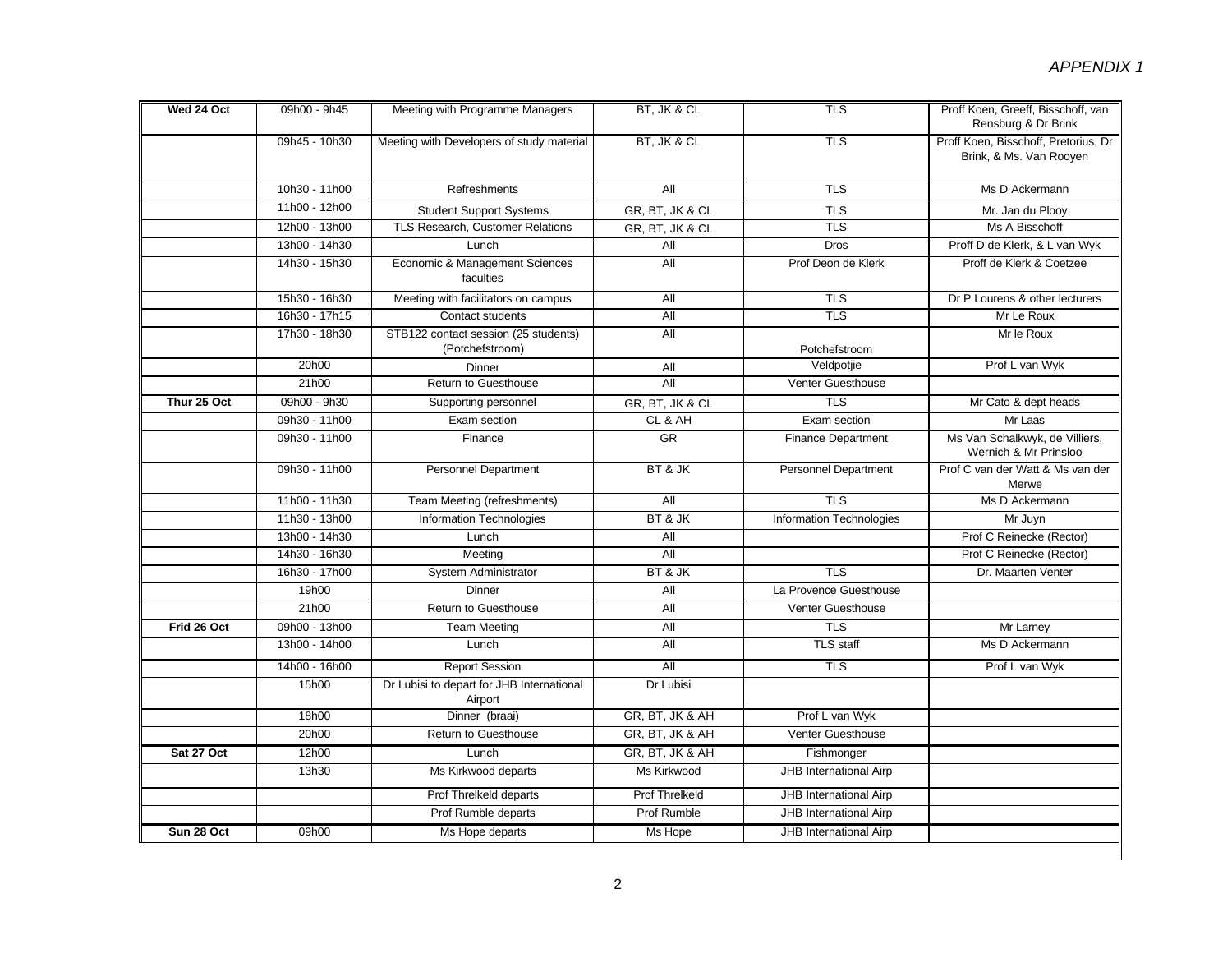## **TLS SELF EVALUATION**

As part of its preparation for the Commonwealth of Learning visit, TLS undertook a series of surveys and focus groups with persons involved with the organization. The research process was modeled on one currently being used throughout the campus generally. Professor Van Wyk created a series of questions related to the following topics:

- ♦ External Environment,
- ♦ Internal Environment,
- $\blacklozenge$  Inputs,
- ♦ Quality Assurance, and
- ♦ Output.

The questions were submitted for review and comment to the Rector, TLS staff, and some additional university staff. Surveys were sent to students, PUCHE staff, TLS staff and facilitators. The survey process was the same for all groups, although the communication methods varied depending on the respondent's location. Each person received a copy of the survey in which they were asked to respond to series of affirmative statements such as "TLS is well designed to facilitate internal collaboration in higher education". They scored the statement as to their level of agreement on a four-point scale.

Once completed, the questionnaires were sent or given back to TLS. Three facilitators selected from university staff then either brought groups of respondents together in person or held telephone conferences with them. In the small groups the facilitators attempted to reach consensus on ratings. Facilitators also provided a summary of the discussions.

The team was given both raw and condensed data, including total scores as well as frequencies for each group surveyed. It is important to note that the data from this process are not of scholarly research quality. The process of respondent selection, use of locally selected group facilitators, and developing collaborative respondent ratings contaminates any possibility of statistical analysis. That said, TLS is to be congratulated for its efforts to do an internal evaluation from both internal and external stakeholders. The data provide a useful, if general, perception of TLS. That perception is largely positive, with more than 75% of all respondents rating elements of the program positively (i.e. "agree" or "strongly agree") in all questions among all respondents.

The following are some highlights of the data:

#### *PUCHE Personnel*

Thirty-three PUCHE staff members were requested to fill out the questionnaire. These were roughly split between senior administration, lecturers. and support personnel. Of this number, 15 attended the focus group discussion session at which time each question was discussed and attempts were made to reach clarification on ratings.

Overall, consensual ratings were quite positive except in the following areas: